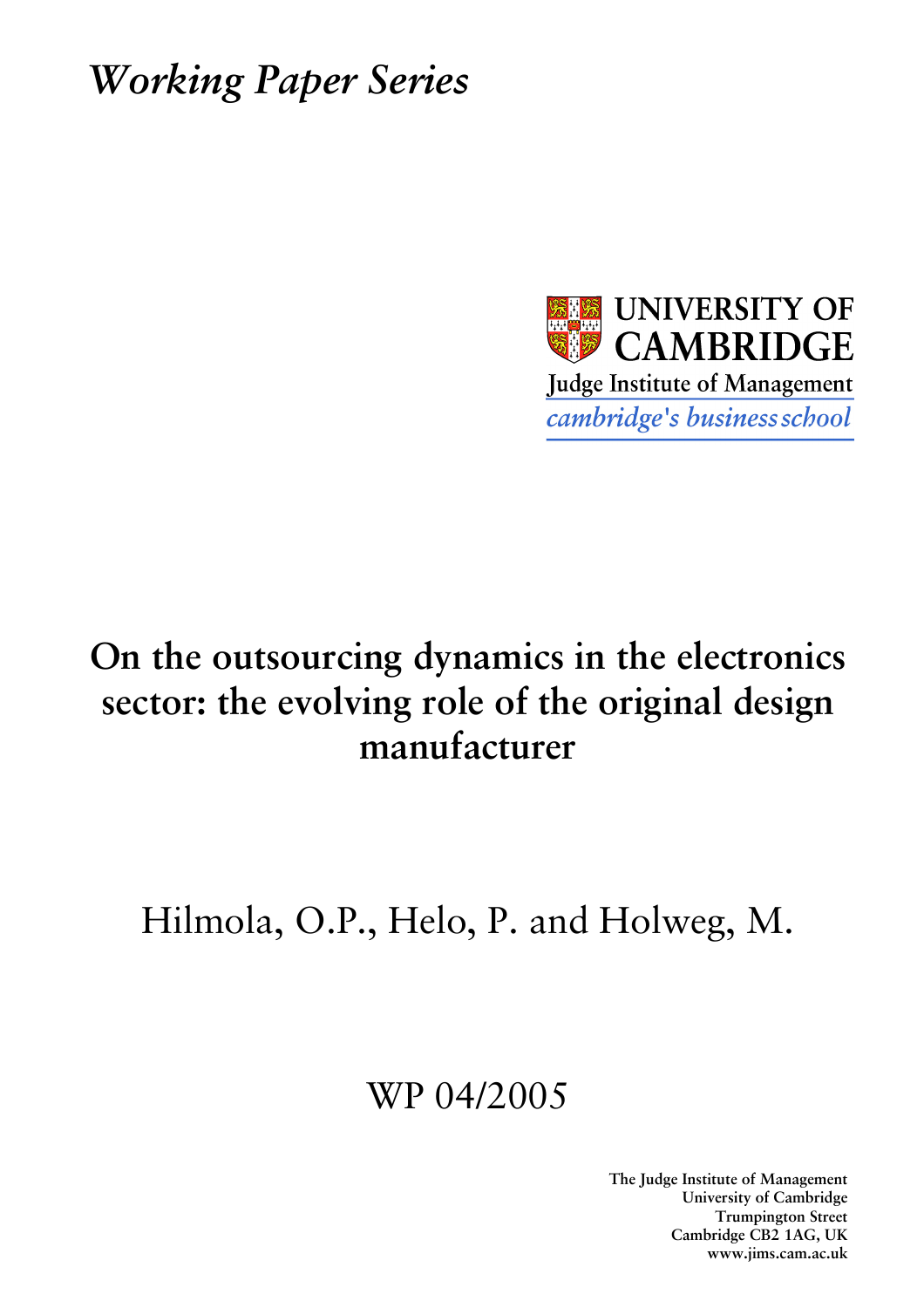These papers are produced by the Judge Institute of Management, University of Cambridge.

The papers are circulated for discussion purposes only. Their contents should be considered preliminary and are not to be quoted without the authors' permission.

# On the outsourcing dynamics in the electronics sector: the evolving role of the original design manufacturer

Hilmola, O-P., Helo, P. and Holweg, M.

# WP 04/2005

Olli-Pekka Hilmola Turku School of Economics and Business Administration Finland

Petri Helo University of Vaasa Finland

Matthias Holweg Judge Institute of Management University of Cambridge Email: m.holweg@jims.cam.ac.uk

Please address enquiries about the series to:

Research Support Manager Judge Institute of Management **Trumpington Street** Cambridge CB2 1AG, UK Tel: 01223 760546 Fax: 01223 339701 E-mail: research-support@jims.cam.ac.uk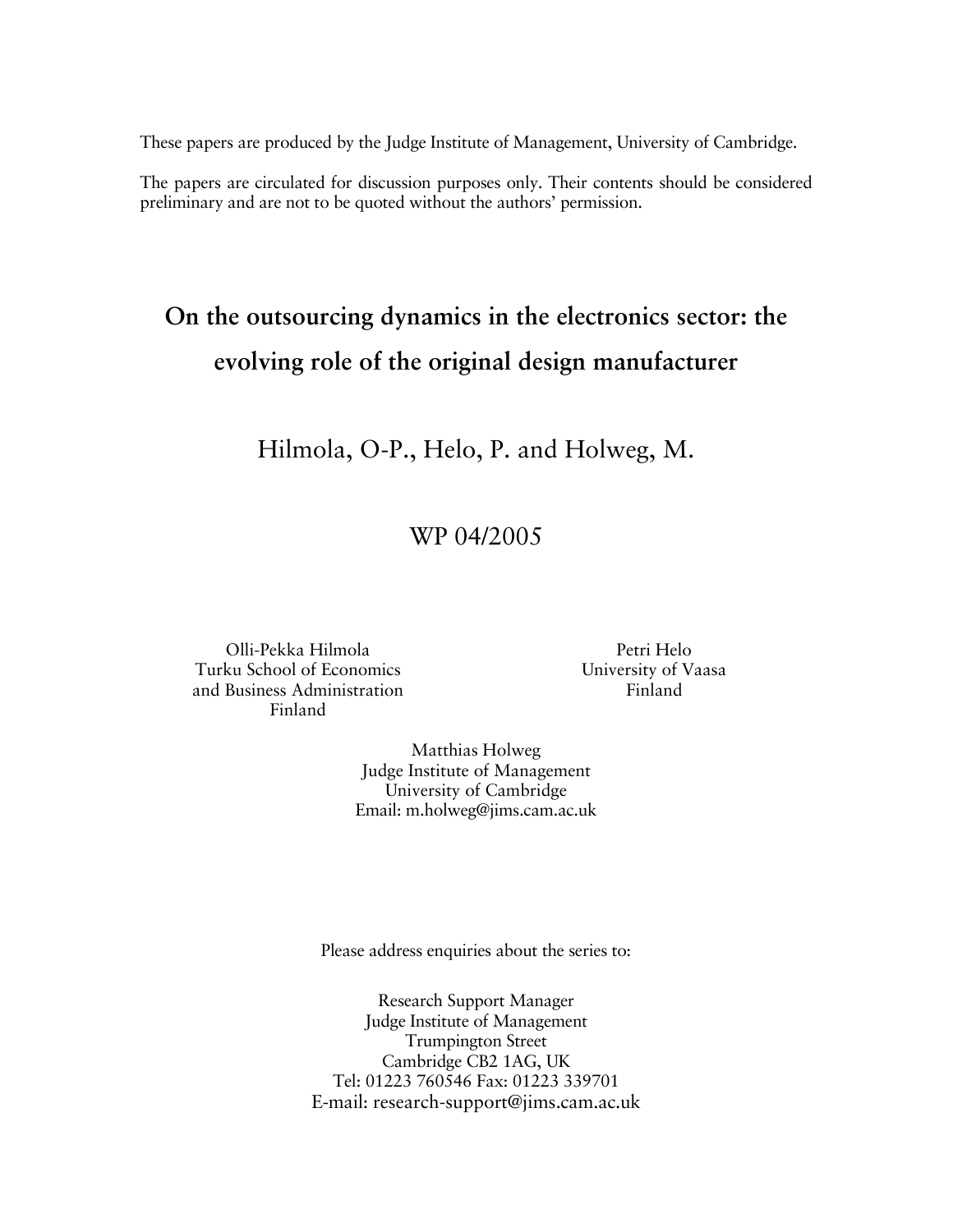# **On the Outsourcing Dynamics in the Electronics Sector: The Evolving Role of the Original Design Manufacturer**

*Olli-Pekka Hilmola1\*, Petri Helo2 , and Matthias Holweg<sup>3</sup>*

1 Logistics, Turku School of Economics and Business Administration, Finland , (\*Corresponding author) 2 University of Vaasa, Industrial Management, Finland 3 Judge Business School, University of Cambridge, Cambridge, UK

### **Abstract**

Outsourcing of manufacturing and distribution operations has a longstanding history as a means of minimizing operational risk in a dynamic marketplace is a wellestablished strategy. In particular in fast-clockspeed industries such as electronics, we have observed how responsibility for manufacturing and distribution operations has increasingly been handed to third parties, such as contract manufacturers and external logistics providers. More recently, parts of the product development activities have been outsourced by the large original equipment manufacturers, a development which gave rise to the so-called 'original design manufacturers'. The emergence of these original design manufacturers in turn has led to a considerable shift in the dynamics of competition in the electronics supply chain, which will be investigated in this paper. Revisiting the motives for outsourcing as part of the wider supply chain strategy, we analyse the growth dynamics and market valuation of the key players in the electronics industry, towards a discussion on the present and future dynamics of the electronics industry. We conclude with a general framework on how to successfully manage the outsourcing decision by aligning supply chain strategy and product architecture.

**Keywords:** supply chain, outsourcing, manufacturing, electronics industry.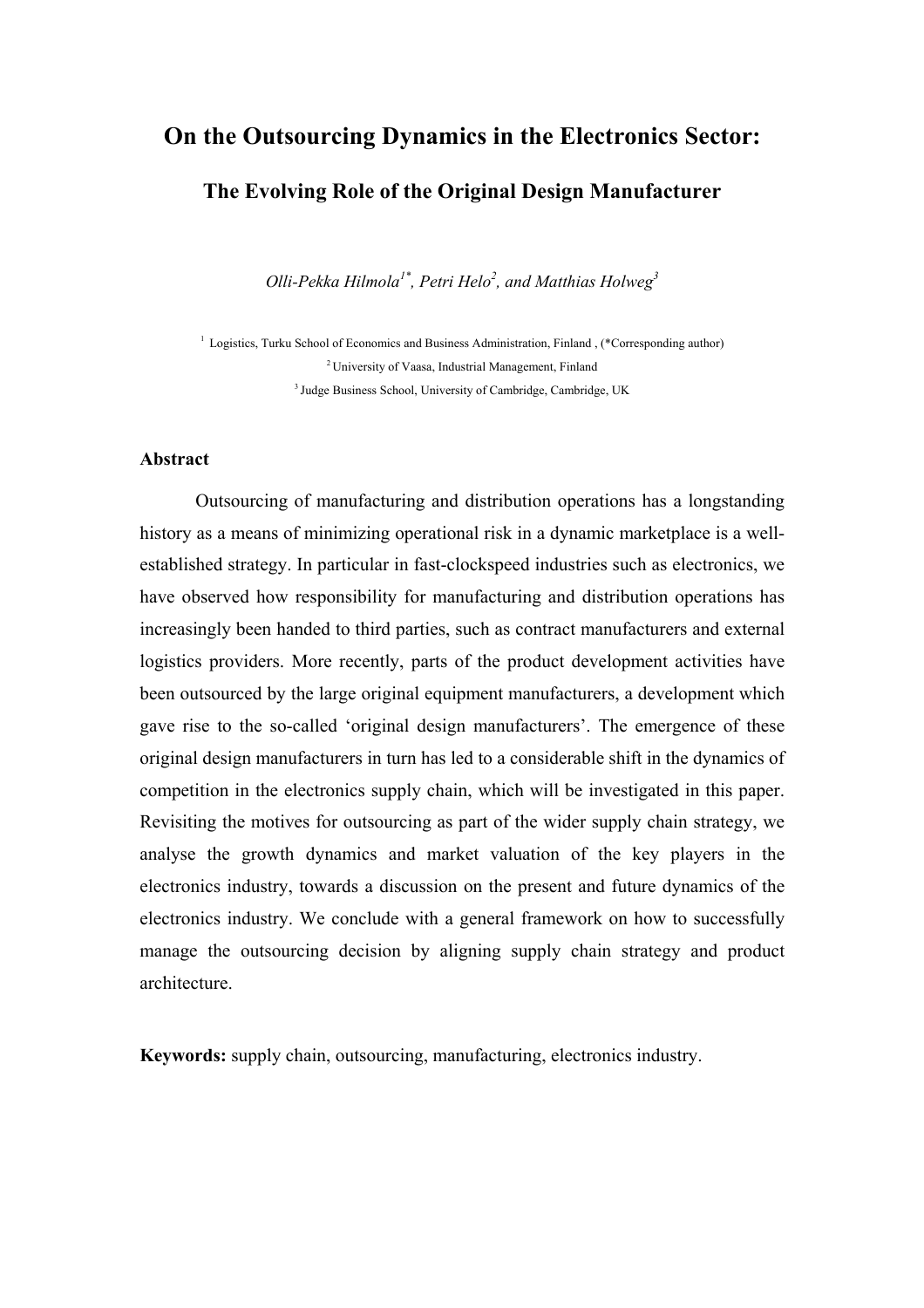## **On the Outsourcing Dynamics in the Electronics Sector:**

**The Evolving Role of the Original Design Manufacturer** 

## 1 Introduction

 $\overline{a}$ 

 Outsourcing as a means to compete in dynamics environments is a wellestablished strategy, in particular in high-clockspeed industries where vertical integration alone does not provide sustainable competitive advantage as markets were changing rapidly and product life cycles were shortening (Saxenian 1996; Curry et al. 1999; von Braun 1990). Fast growing electronics manufacturers, such as Sun Microsystems, Cisco, Apple, Sony-Ericsson, Palm and Nokia, have followed a strikingly similar pattern throughout their growth phases: the necessarily high investments in business infrastructure were an undesirable option in dynamic markets, they started outsourcing their operations early on. Changing fixed to variable costs not only reduced the considerable risk associated with capital investment in manufacturing facilities, but also had positive impacts on their profitability in the short-term, and in the long run thus accelerated growth through better availability of working capital.

Large mobile phone manufacturers such as Nokia for example outsource a considerable proportion of their production to contract manufacturers around the world<sup>1</sup>, and give responsibility for their distribution operations to specialised logistics service providers, which in some cases also take on added responsibilities for late configuration of products and handling of warranty claims. In addition to the outsourcing of manufacturing and logistics operations, the mobile phone manufacturers are increasingly outsourcing their design to third parties. In 2004 for example, Nokia was facing increasing pressure by not having a so-called 'clamshell' phone in their product range, a type of phone which is very popular in Asia, and thus limited Nokia's scope in these markets. As Nokia's phone line-up up to this point in

<sup>&</sup>lt;sup>1</sup> This is not uncommon; Motorola and Siemens outsources c.30% of their manufacturing, whereas Sony-Ericsson is known to have outsourced the majority of their mobile phone production to contract manufacturers. In total c.40% of all mobile phone production is outsourced to contract manufacturers (Coker 2004).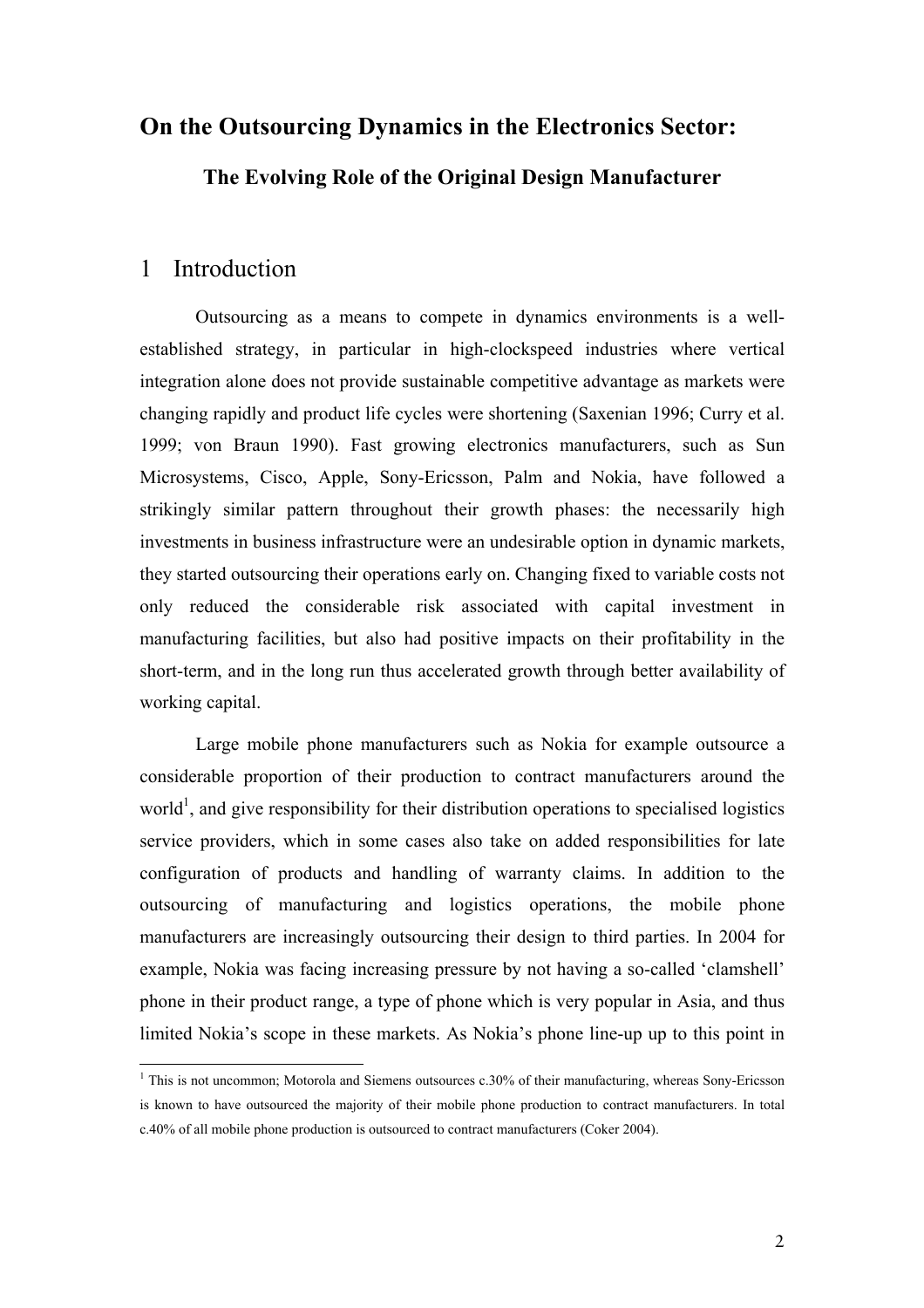time consisted of traditional 'candybar' models, it was decided to buy the complete product design from BenQ, a Taiwanese original design manufacturer. That way Nokia could both quickly patch the product line-up, while also reducing the investment risk related to the research and development that would have been needed to design the model in-house. The use of these so-called 'original design manufacturers' (ODM) is increasingly popular. Motorola for example extensively outsources design from Compal and BenQ (Economist 2004; Pick 2004), while Sony Ericsson uses Arima's services. Siemens had also used ODM's for some projects, while Nokia until 2004 has not been using these at all.

The strategic catch to using ODM's is that in addition to simply making the phones contracted out by the established manufacturers, BenQ for example is also offering its own products under its own brand, and has already emerged as the second largest manufacturer in the Taiwanese market. Thus, the recent emergence of these Original Design Manufacturers represent a further, considerable change in the organisational dynamics of the electronics supply chain, as these companies not only manufacture the products, but also design products – both for the large established manufacturers like Nokia and Motorola, as well as under the auspices of their own brands. Hence, they stand in direct competition with existing contract manufacturing companies (EMS) that offer their manufacturing services to the original equipment manufacturers (OEM) like Nokia *et al*, but ODMs also represent a direct competition to OEMs through their independently branded products. In 2005, BenQ, who had been working with Siemens on several projects, purchased Siemens' mobile phone business. This case illustrates, how the ODM business model can eventually expand into direct sales of branded products, with full control of branding, marketing and distribution. BenQ still contract manufactures phones for Nokia, Motorola and others, yet the takeover of Siemens' mobile phones marks a clear trajectory of increased future competition to the existing handset manufacturers.

In this paper, we will revisit the motives for outsourcing and strategic implications of the latter, using the current dynamics in the electronics industry as example. We will discuss the developments by analysing the developments of revenue and shareholder value for the five main players in each segment of the industry – the original equipment manufacturers (like Nokia), the electronics service manufacturers (or contract manufacturers, like Elqotec), the logistics service providers (like TNT),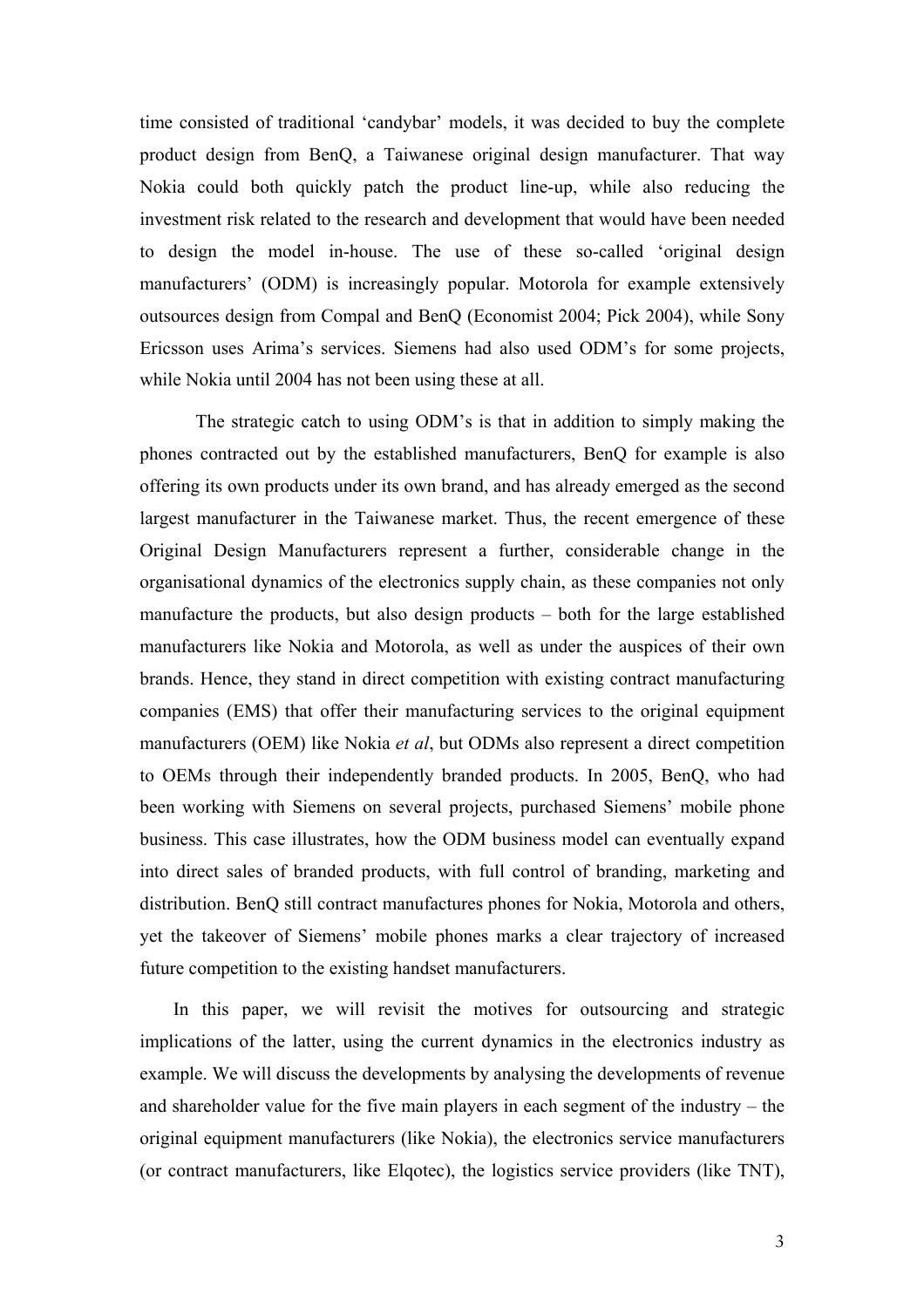and of course the emerging original design manufacturers (like BenQ). We believe that the electronics industry with its short life cycles, fast technological innovation and established outsourcing practices makes an ideal empirical framework for the general discussion of dynamics of outsourcing and offers valuable lessons for any other sector.

## 2 Outsourcing in the Electronics Industry

#### 2.1 The Dialectics of Outsourcing

With the emergence of the concept of a 'value chain' (Porter 1985), and the notion that '…not individual companies compete, but entire value chains' (Christopher, 1992), supply chain management (SCM) as new field within the production and operations management community emerged (Houlihan, 1985; Davis, 1993; Cooper and Ellram, 1993). Effectively joining the manufacturing and logistics paradigms under the umbrella concept of a "supply chain", the core thrust behind the research was the notion that improvement was limited by the performance of the upand downstream tiers in the system, and changes in the competitive realm. The supply chain focus also opened the way into new business models, in particular for the electronics manufacturers, where vertical integration alone did not provide sustainable competitive advantage, since markets were changing rapidly and product life cycles were shortening (Saxenian 1996; Curry et al. 1999; von Braun 1990). Fast growing OEMs, such as Sun Microsystems, Cisco, Apple, Sony-Ericsson, Palm and Nokia, have followed a strikingly similar pattern throughout their growth phases: the necessarily high investments in business infrastructure were an undesirable option in dynamic markets, they started outsourcing their operations early on. Changing fixed to variable costs not only reduced the considerable risk associated with capital investment in manufacturing facilities, but also had positive impacts on their profitability in the short-term, and in the long run thus accelerated growth through better availability of working capital.

A key question hence is whether "to make or buy", a question that is directly related to the core competence of the organisation (Prahalad and Hamel, 1990). The key argument in their seminal study was that the degree to which a function was contributing to the overall competitiveness of the organisation should also determine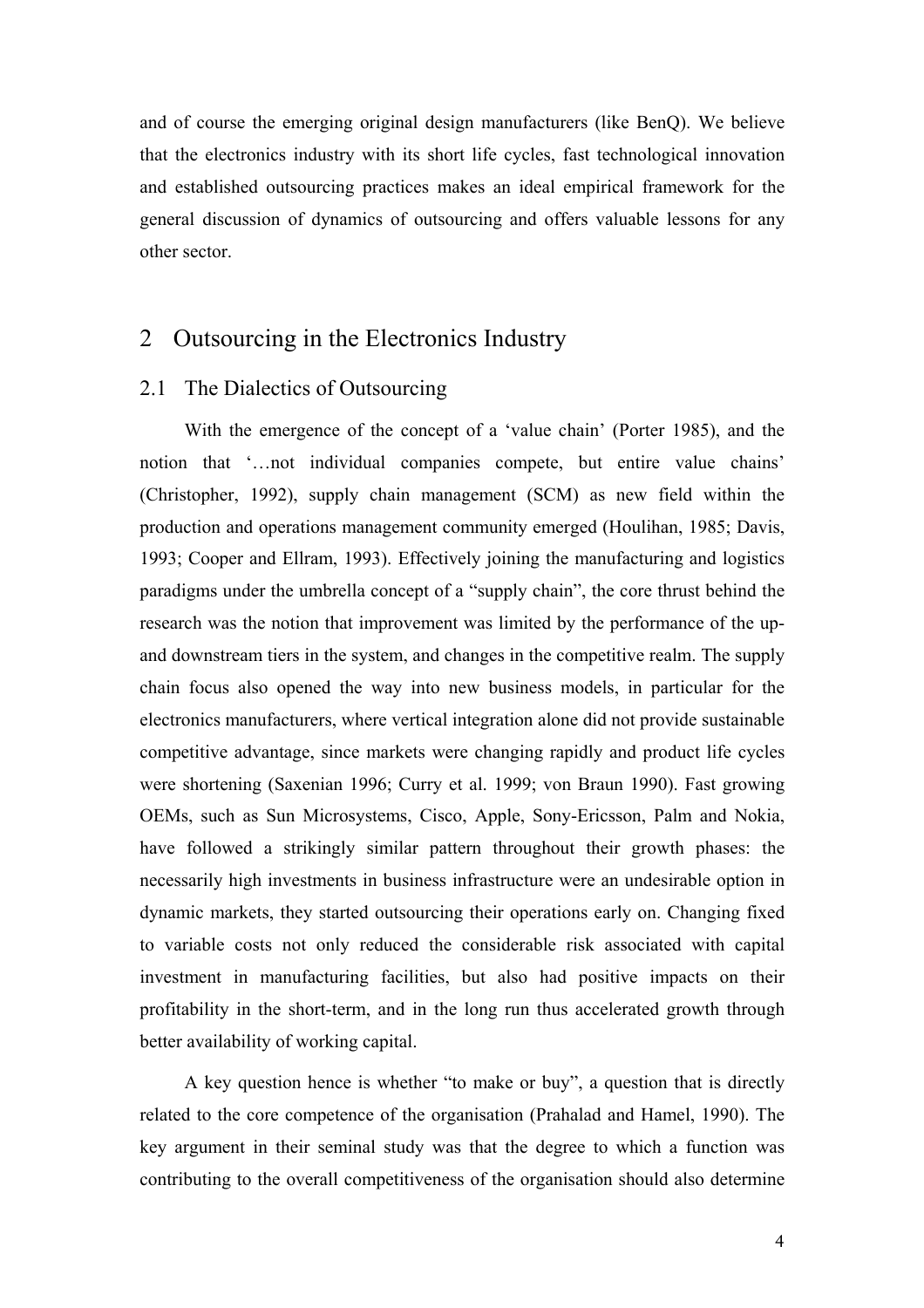whether this function could (or should) be outsourced. This argument was taken further by Fine and Whitney (1996), who argue that the wider industry dynamics determine both product structure and the degree of outsourcing. Illustrated in the famous "double helix" model, they argue that integral products and vertically integrated industries are unlikely to outsource to the point where either markets or technological advances lead to a modularisation of the product and a horizontal industry structure that enable (and favour) outsource. This cycle reverses with the advent of new technologies, until these also are commoditised, and restart the dynamics. The general advantages and disadvantages of outsourcing however remain unchanged, regardless of the prevailing industry dynamics – risk management due to conversion of fixed into indirect cost on the one hand, and the risk of losing core knowledge and functions to emerging competitors. Yet, as Venkatesan (1992) summarises, oursourcing can also aid in sparking innovations in the organisation, both through freed resources as well as new competitive pressures.

### 2.2 Outsourcing in the Electronics Supply Chain

The electronics supply chain underwent considerable change in the early 1980's with the increasing use of contract manufacturing companies by the OEMs. For example, meeting the challenge of increasing and volatile demand of consumer electronics, as in the case of Atari videogames as well as IBM PCs, were largely enabled by the rigorous use of contract manufacturers (Handfield et al. 1999). The use of TPL services developed in parallel; OEMs were starting to recognise the cost saving potential of rationalized and outsourced distribution operations, which included transportation as well as warehouse management. In most of the cases the outsourcing of distribution enabled fast growing companies to have a presence in all key markets – without the need for an (often risky) investment in a distribution infrastructure.

Starting in the late 1990's, a second wave of outsourcing could be observed that emanated from the laptop industry in Taiwan, where contract manufacturers evolved into ODMs by developing design capabilities. The main thrust behind this development was the incentive of higher profit margins on products sold under their own independent brand, as well as the ability to produce products throughout the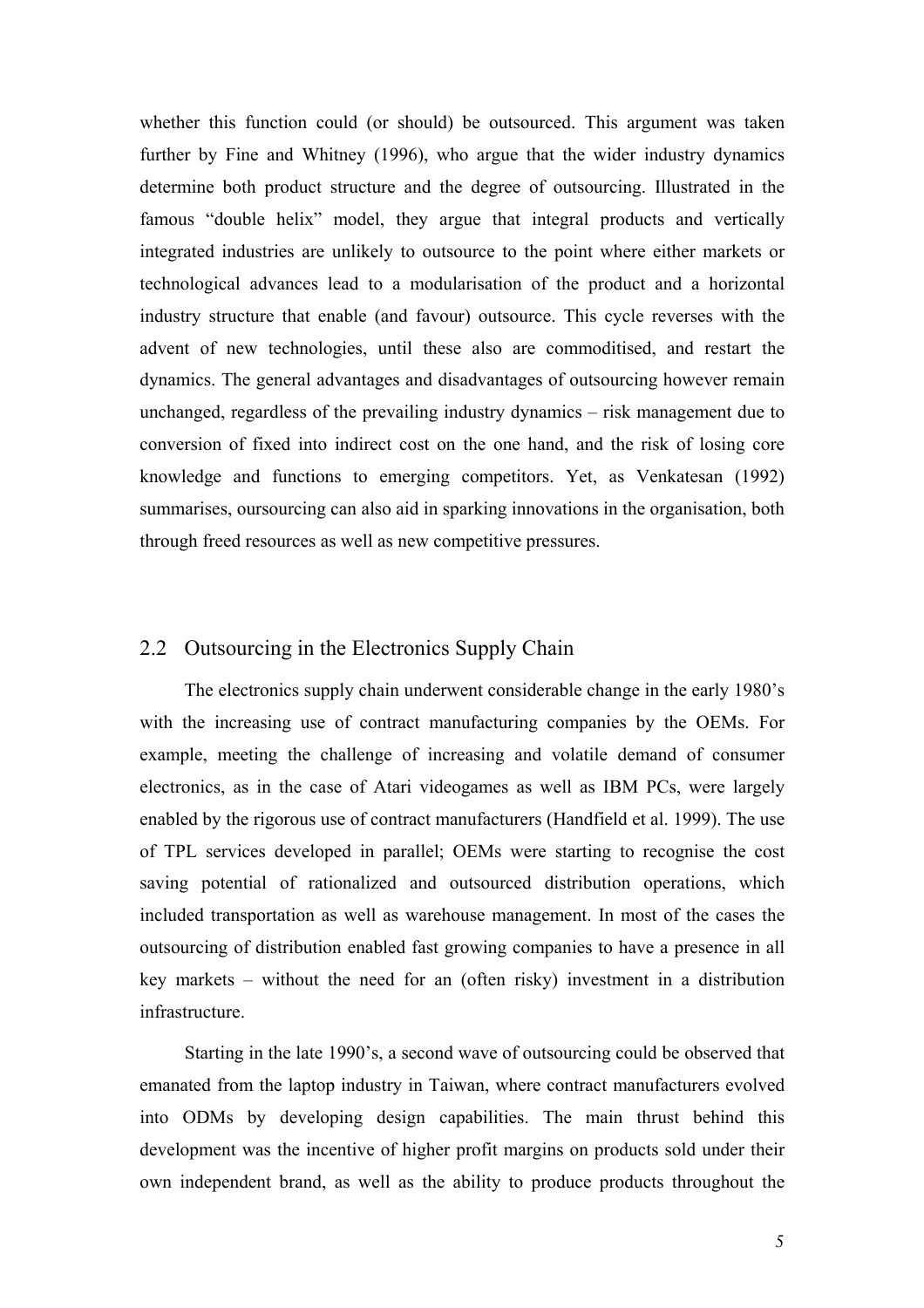entire life-cycles, rather than parts of it. A second step in this development was for ODMs to offer their own developments to OEMs. Purchasing both a complete design and the manufacturing service from an ODM has several advantages for the OEM. First, it enables the OEM to extend their product lines without investing in product development, and second, provides a high degree of flexibility in terms of adjusting product life cycle to the wider product portfolio. Third, it allows manufacturers to offer products that are missing in their portfolio without incurring the development lead time, as is widely rumoured that Finnish manufacturer buying a 'clamshell' model from BenQ, a Taiwanese ODM in 2004, to complement its line-up (Dennis 2004; Wang and Shen 2004; Pick 2004). The disadvantage comes with increased dependency on the ODM, as well as an adverse impact on product knowledge, since the development was not done in-house. Interestingly, the ODM bears almost all development risk in this case, since final products are frequently developed without the early involvement of OEM. Since its conception, the ODM model has been spread extensively in the laptop sector, and increasingly can be found in the mobile phone market.

The centre of gravity in the current electronics supply chain resides still with the original equipment manufacturer (OEM) that designs and markets the end products, and that has a wide range of options for outsourcing: apart from electronics manufacturing service companies (EMS), which are commonly also referred to as "contract manufacturers", third party logistics providers (TPL) have been charged with the distribution and after sales service of equipment. EMS companies are specialised on providing efficient manufacturing services for existing designs to OEM companies, often also taking over existing manufacturing equipment in the process (Hilmola, 2001; Helo, 2001). In this case, the product is exclusively designed by the OEM, and the EMS simply takes the responsibility of production at any point in the product life cycle.

Third-party logistics providers (TPL) on the other hand are concentrating on the product distribution, although a trend away from the classic logistics and warehousing operations towards simple assembly type of operations can be observed (Bowersox 1990; Berglund et al. 1999; Skjoett-Larsen 2000). This expansion is further enabled by the modular product architecture of electronics products, which allow for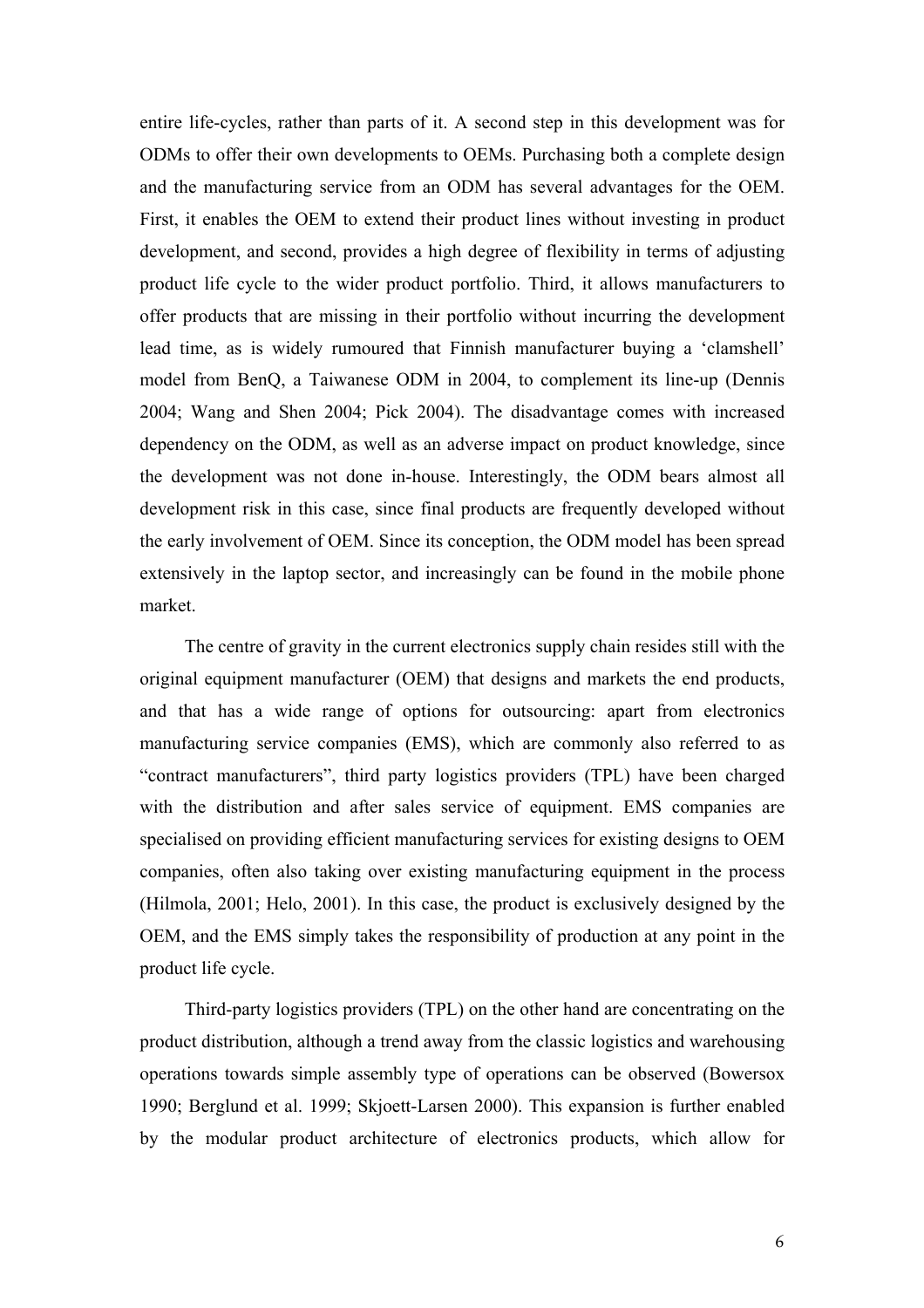postponing the final product configuration to the very last stages in the supply chain – a task commonly undertaken by the TPL in the local warehouse.

Original Design Manufacturers (ODM) on the other hand typically concentrate their efforts on a specialized field of application or technology, based on accumulated knowledge and a constant learning that would be difficult to sustain on a broader knowledge base. For instance, Wistron in Taiwan provides design and manufacturing services for the laptop industry all over the world, including for companies like Dell. The Luxemburg-based Microcell (whose operations are mainly located in Finland) on the other hand is able to provide a 'one-stop shopping' service – from design of a mobile phone, to prototyping, manufacturing services, and even distribution. Several ODM companies have extended their services into distribution operations, and thus induced two-sided competition with both contract manufacturers and logistics providers.

The advent of the ODM companies has changed the competitive realm considerably. As the model shows, established manufacturers have good reasons to outsource not only manufacturing and distribution, as common today, but also to outsource the product design. As a result, a considerable overlap of the competencies and aspirations of the various players develops, as illustrated in Figure 1. Most commonly, logistics operations are almost entirely outsourced, thus OEM and TPL operations rarely overlap, yet OEMs commonly have their own manufacturing sites operating alongside those of the contract manufacturers they employ to produce a certain range of products. The OEM's product development and purchasing organisations are hence directly "competing" with ODM and contract manufacturers. Nevertheless, given the considerable risk taken by ODMs with their product development efforts, contract manufacturers and logistics operators take a more conservative approach to risk management (Agrell et al. 2004). Few EMS-OEM collaborations include the include contract manufacturer taking over purchasing responsibility – day-to-day procurement and as well as supplier base management – despite the fact that is it is rather common for an EMS to sell its entire capacity to one or limited number of OEMs. A similar kind of development was noticed in the logistics sector, where responsibility and ownership of inventory remains largely at OEM level, and only in exceptional case inventory responsibility is transferred to the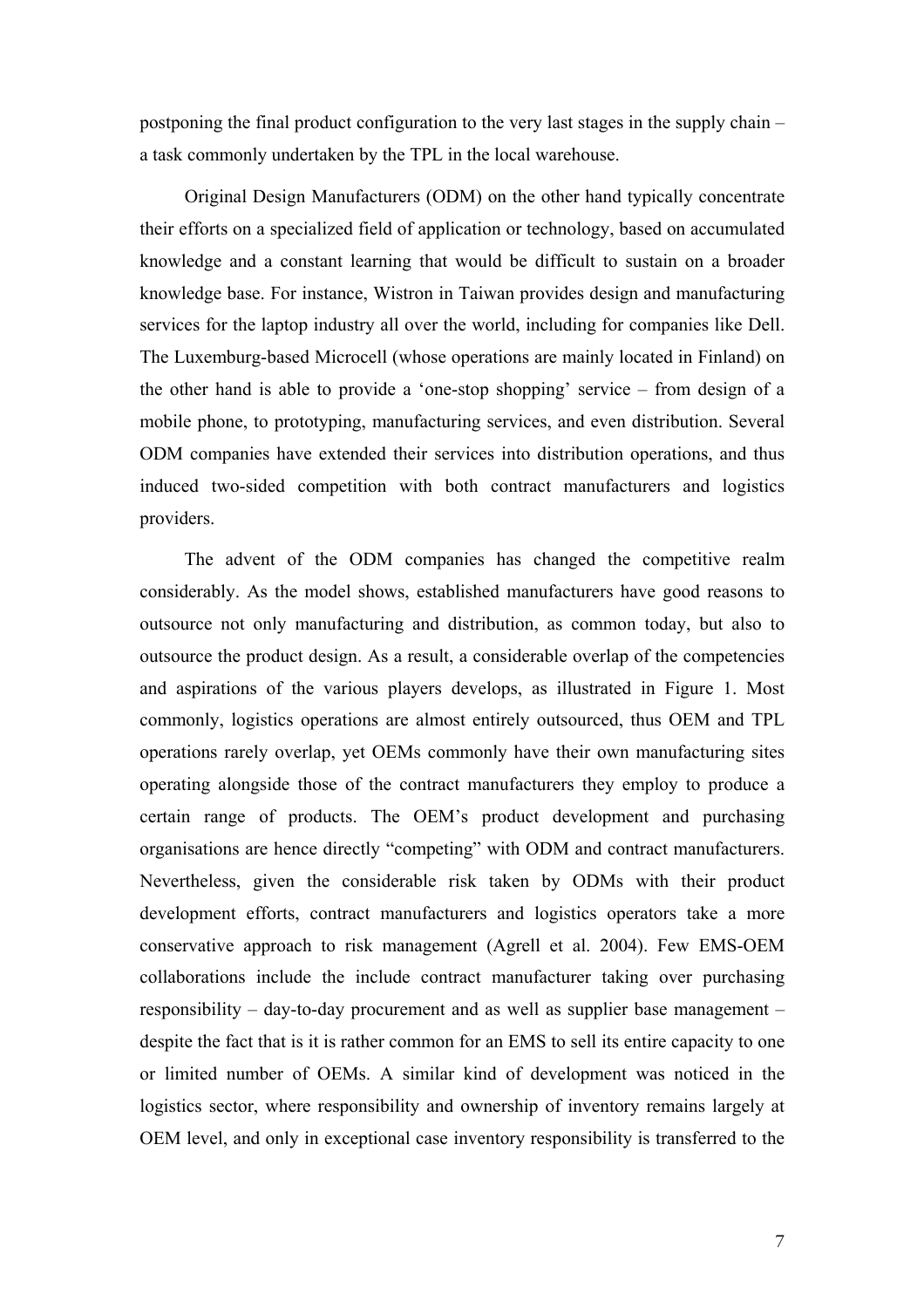third-party logistics operator, who is compensated as the product is delivered to the final customer.



**Figure 1.** Overlapping Responsibilities in the Electronics Supply Chain.

Since the tasks covered by the ODM are overlapping in particular with the space traditionally occupied by contract manufacturers, and to a lesser extent also with that of logistics operators, we have observed ODMs expanding initially into the manufacturing of low-volume prototypes, "0-series" and the manufacturing of products in early phase of their life-cycles, a remit traditionally only occupied by OEMs. As a reaction to the ODMs expansion, contract manufacturers are themselves aiming to participate in the design process at the OEM in order to secure future production volumes in. Logistics operators in turn are moving towards final phases of production, like assembly and packaging, which overall provides for very a dynamic realm of competition in the industry.

### 2.3 Outsourcing and the Product Life Cycle

Outsourcing strategies in general are commonly linked to the product life cycle. The electronics sector is am inherently "high-clockspeed" industry (Fine 1998) – technological advances and fashion-driven markets require manufacturers to cope with short development lead-times, short production runs, and volatile markets. The life cycle of electronic products in sales can range from few months (e.g. laptop computers, mobile phones) to a decade (e.g. industrial electronics, lift controllers, power distribution controllers). The shortest life cycles are emerging where fast changing technologies are involved with integrated product architecture, in other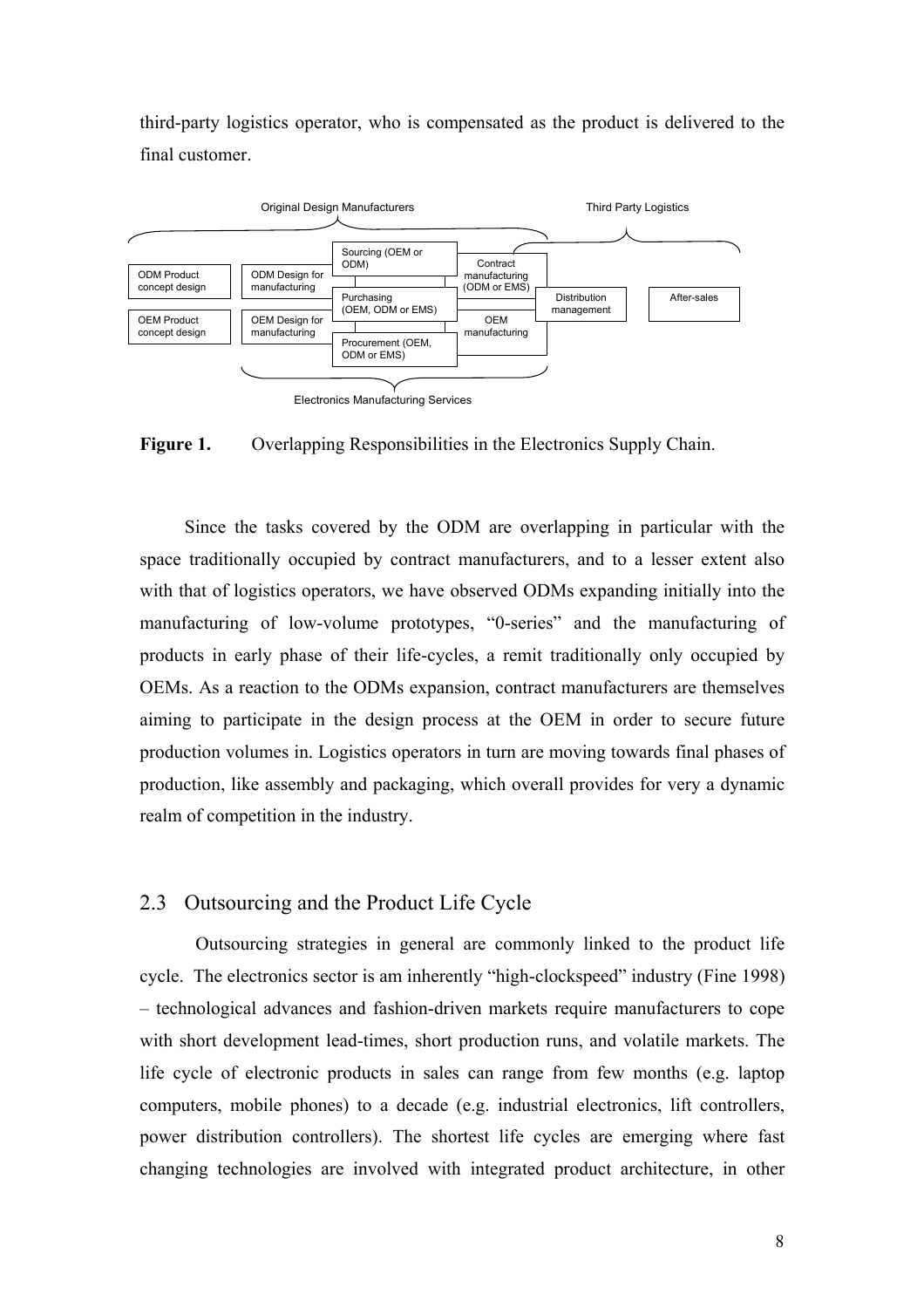words products with miniaturization such as laptops, pocket PCs, mp3 players, and mobile phones. Generally, the trend shows shrinking life cycles (von Braun 1990), whereby mobile phones and laptop computers are manufactured for only 2 to 13 months prior to changing over to a new model. In slower pace products, such as industrial electronics, the product life cycle may be between 5 to 15 years. In order to cope with short life cycles, in particular in the mobile phone and computer sector, companies selectively outsource over the life cycle of the product. Table 2 illustrates how different parties are involved in product life-cycle phases.

| <b>Product Life-Cycle Stage</b> | <b>ODM</b> | <b>EMS</b> | TPL      |
|---------------------------------|------------|------------|----------|
| 1. Product Development          | $^{+++}$   |            |          |
| 2. Start-up                     | $^{++}$    |            |          |
| 3. Growth                       |            | $^{++}$    | $+++$    |
| 4. Maturity                     |            |            | $^{+++}$ |
| 5. Decline                      |            |            |          |

**Table 1: Typical involvement of different parties over product life-cycle** 

Our research shows that the life cycle stage of the product has considerable influence on the selected outsourcing type. In the early stages of development, original design manufacturers have emerged as the key players. This is particularly prevalent where the timing requirements are critical for the new product introduction while the OEM might not have the resources available for completing the project internally. The ODM charged with the development may also be involved in the startup of production, and less likely, also with the production during the growth phase.

Contract manufacturing companies (EMS) on the other hand are rarely used in the start-up phase of the life cycle where volumes are still low, yet at ramp-up, EMS with distributed international production facilities can offer a global ramp-up of a product, thus reducing the overall time to market. Contract manufacturers are literally the feeding force for products in the growth stage. Also, in a product's maturity and decline phases contract manufacturers can often offer greater efficiency than the OEM's internal production facilities, and thus supply the majority of mature products. For EMS, the main source for revenue is at this stage, using their ability to match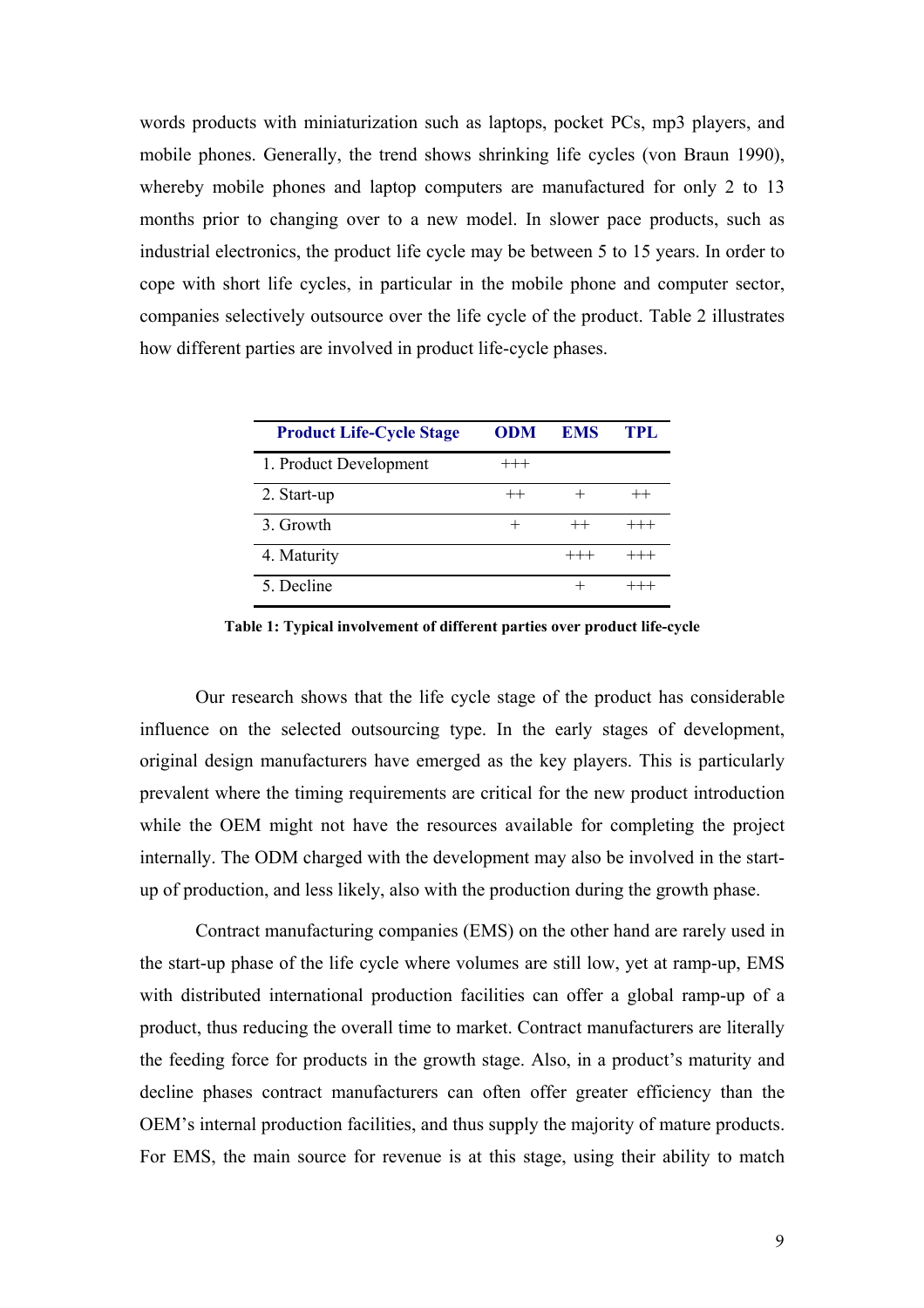regional demand changes cost-efficiently across their global production network. In the final stages of the life cycle, a curious phenomenon can be observed, whereby OEMs in cases take the product back in house, and produce the final low-volume batches prior to phase-out.

Third party logistics operators are the most independent in terms of the impact of the product's life cycle. Typically, contracts are not made on product level, but based on larger service. TPL companies may offer after-sales type of support, which is most intensively required in early stages, in terms of product returns and software updates; but also in the mature stage of product - recycling and remanufacturing services.

## 3 Method

In our study of the dynamics of outsourcing, we have selected the electronics industry for various reasons: first of all, it is very dynamic industry, that features fast product changes, rapidly developing markets, and thereby offering chances to study multiple product introduction over a short period of time. Furthermore, the products are largely modular and thus allows for outsourcing. Also, the task-knowledge boundaries are well spread across industry players. Few industries feature such variety of independent design houses, contract manufacturers, original equipment manufacturers, and third-party logistics companies.

The study comprises of two main parts: in the first part, we have interviewed senior operations staff and site visits at original equipment manufacturers, original design manufacturers, and contract manufacturers. Between 1997 and 2005, a total of 9 semi-structured interviews with original equipment manufacturers in Finland and Ireland were conducted, as well as 7 with contract manufacturers in Finland, Estonia, Hungary, and Russia. For confidentiality reasons the companies cannot be named, but the nonetheless it is important to note that the sample was selected on the basis on supplier relationships between the case companies. Companies provided data in three forms: plant visits by the authors, in person and telephone interviews with senior operations and design managers, and proprietary performance data. We started by visiting plants to discuss our proposed research and the type of metrics we were interested in collecting. While non-disclosure agreements bar us from presenting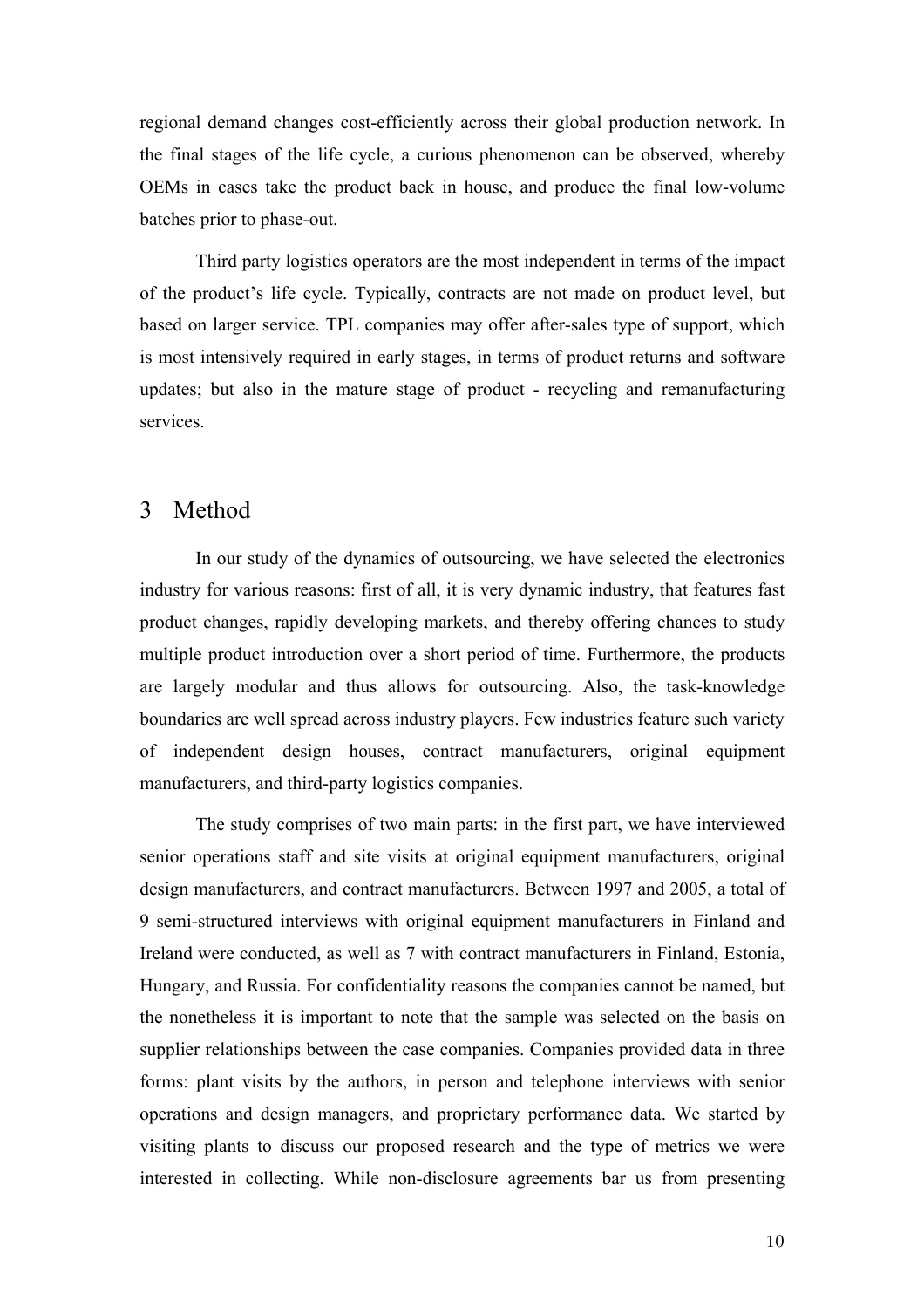specific evidence from these interviews, this qualitative phase was nonetheless instrumental in providing the contextual background for our analysis.

In a second step, we analysed the financial information of the last five years in the four main categories (OEM, EMS, TPL, ODM) with regards to the companies' financial performance revenue growth and share price development. We evaluate the relative evolution of the various players on two dimensions – overall revenue growth, and the evolution of shareholder value. These two dimensions are used as proxy to measure the relative movement of the segments in the market – first, to determine whether the shifts in outsourcing have resulted also in a shift in overall revenues by segment. Second, we evaluate the development of the share price for the four segments as a proxy for the market valuation (and thus perceived future prospects) of these segments.

For the purpose of the quantitative comparison of the sectors, we have selected the five companies of each of these segments with the highest turnover, in order to provide a balanced reflection of the electronics supply chain, as shown in table 2.

|                                             | <b>Description</b>                                | <b>Typical Tasks</b>                                                              | <b>Companies</b> selected<br>for this study | Net Revenue 2003<br>in million US\$ |
|---------------------------------------------|---------------------------------------------------|-----------------------------------------------------------------------------------|---------------------------------------------|-------------------------------------|
| <b>OEM</b>                                  | Original<br>Equipment<br>Manufacturer             | Design and<br>manufacturing of<br>electronic products;<br>branding and marketing. | Nokia                                       | 37,104                              |
|                                             |                                                   |                                                                                   | Ericsson                                    | 16,364                              |
|                                             |                                                   |                                                                                   | Motorola                                    | 23,155                              |
|                                             |                                                   |                                                                                   | Samsung                                     | 36,409                              |
|                                             |                                                   |                                                                                   | <b>LG</b> Electronics                       | 16,927                              |
| EMS                                         | Electronic<br>Manufacturing<br>Service<br>Company | Contract manufacturing<br>of electronic components<br>and finished products       | Flextronics                                 | 13,379                              |
| (also<br>abbrev.<br>as<br>"CMS")            |                                                   |                                                                                   | Solectron                                   | 11,014                              |
|                                             |                                                   |                                                                                   | Sanmina-SCI                                 | 10,361                              |
|                                             |                                                   |                                                                                   | Celestica                                   | 6,735                               |
|                                             |                                                   |                                                                                   | Jabil                                       | 4,730                               |
| TPL<br>(also<br>abbrev.<br>as<br>" $3PL$ ") | Third-party<br>Logistics<br>Service<br>Provider   | Transportation,<br>warehousing, inventory<br>management, and<br>distribution      | <b>TNT</b> Logistics                        | 4,705                               |
|                                             |                                                   |                                                                                   | Exel                                        | 8,897                               |
|                                             |                                                   |                                                                                   | Wincanton                                   | 1,781                               |
|                                             |                                                   |                                                                                   | Tibbett & Britten                           | 2,915                               |
|                                             |                                                   |                                                                                   | <b>UPS</b>                                  | 34,610                              |
| ODM                                         | Original<br>Design<br>Manufacturer                | Design and<br>manufacturing of<br>electronic products                             | Wistron                                     | 2,287                               |
|                                             |                                                   |                                                                                   | Compal                                      | 4,773                               |
|                                             |                                                   |                                                                                   | Arima                                       | 772                                 |
|                                             |                                                   |                                                                                   | Inventec                                    | 2,400                               |
|                                             |                                                   |                                                                                   | BenQ                                        | 3,198                               |

**Table 2: Electronics Supply Chain Players selected for this study**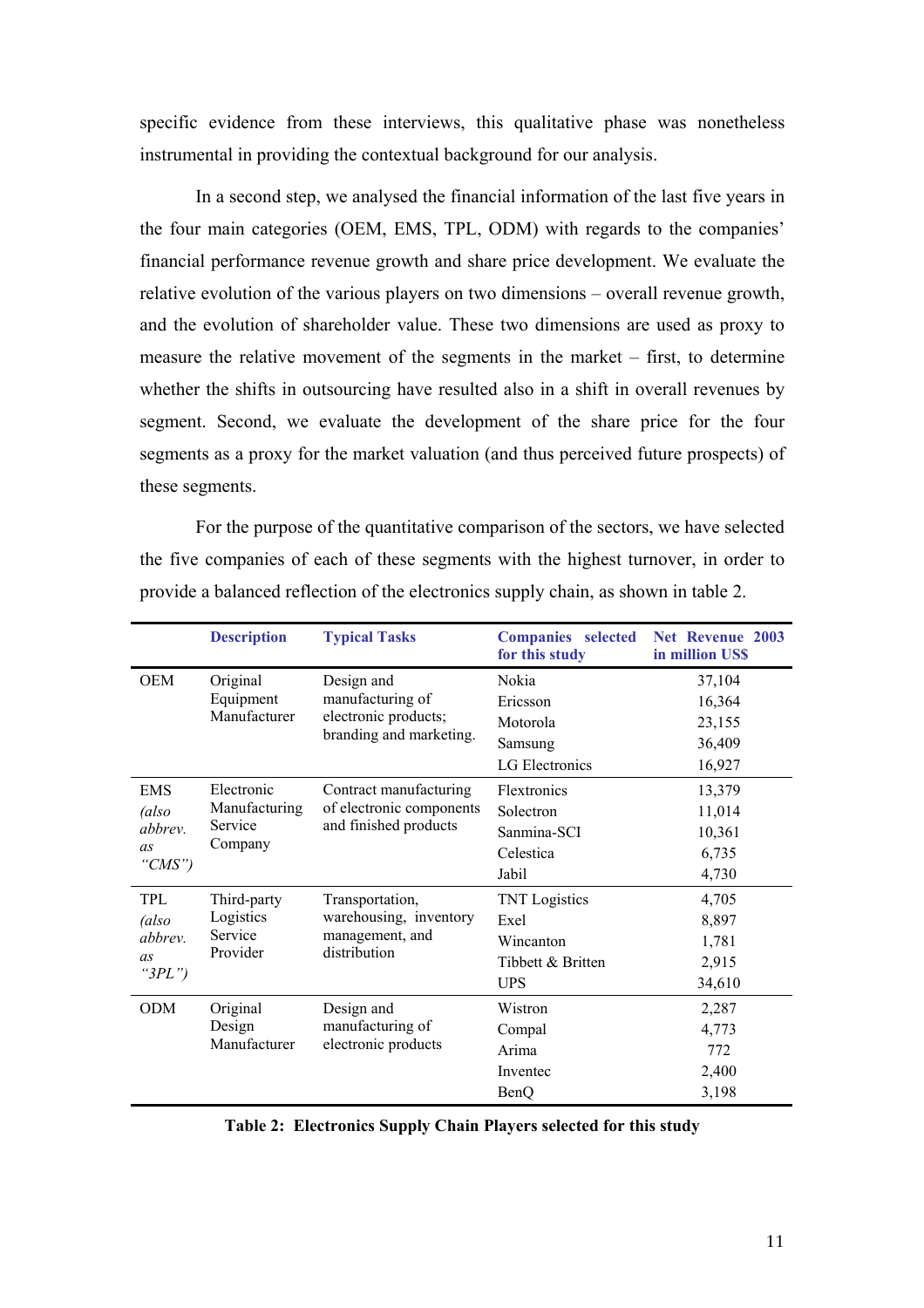## 4 The Evolution of Growth

Having highlighted the motives for outsourcing and the responsibilities that contract manufacturers, logistics operators and ODM's take over the life cycle of a product, we will now take a time-series perspective of the growth dynamics of the key actors in the system. We measure the development of sales revenue, as a proxy for the overall growth of the company, and the development of share price, as a measure of shareholder value and as a proxy for overall profitability of the company, for the period of 1999-2003. For each category, we analysed the major companies, as outlined above, all of which are publicly listed and thus had financial reports in the public domain. The companies represent the core operators in the field of electronics in terms of turnover. While the fragmentation of the industry did not permit for a comprehensive analysis of all players involved, we are confident that the sample gives a reasonable representation of each sector. We will discuss the developments of all four segment in turn.

### 4.1 Original Equipment Manufacturers

A key question that needs to be addressed before addressing the relative crosssector dynamics of outsourcing is how the wider electronics section developed over time. To this effect, we have analysed the evolution of share prices of the five largest original equipment manufacturers, and compared these to the Standard and Poor 500 index, as a measure of the wider stock market development over that time.

Figure 2 shows the *relative* share price and S&P500 index over time; as one would expect, the aftermath of the e-bubble can still be seen in today's share prices of the large manufacturers, which to date still significantly lag behind the value of 2000. Nonetheless, a consistent upward trend can be observed, starting from 2003 onwards.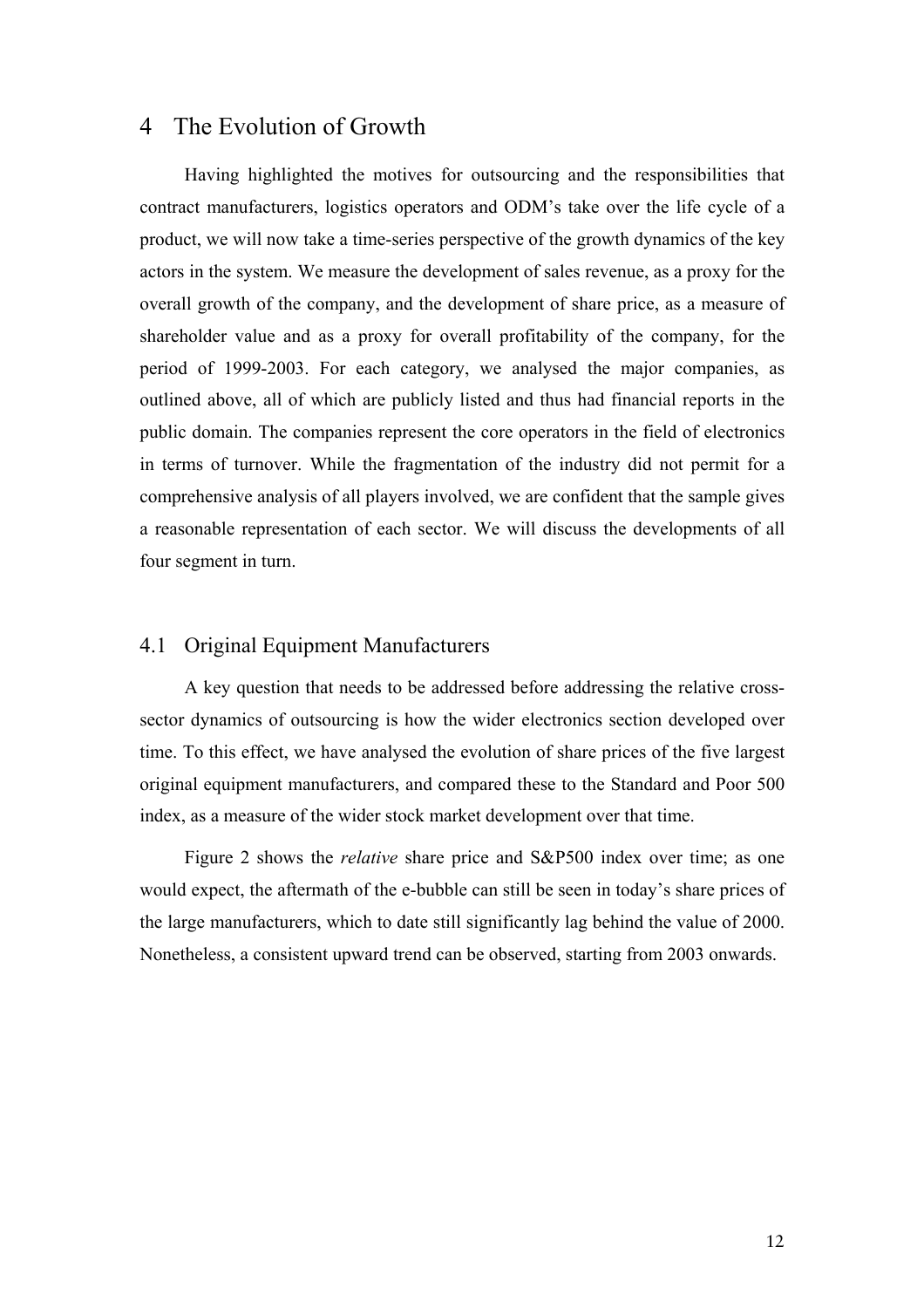

**Figure 2: Share price development of the original equipment manufacturers** 

 While no immediate conclusions can be derived from this chart, two things should be noted: first, the stock market as a whole has not shown considerable movements, whereas the electronics sector as a whole is still on the rebound. Second, for the results of 2003 onwards, one would expect a parallel upward trend in share price for the related players in the electronics sector, i.e. the contract manufacturers and ODM's, and to a lesser extent also the logistics operators, which tend to serve multiple sectors and thus are less sensitive to individual industries.

#### 4.2 Electronics Manufacturing Service Providers

The activities of a contract manufacturer (EMS) are manufacturing-centric bu nature. A typical roadmap for a growing EMS company could include the following stages: from pure capacity selling, it may over time be integrated to responsibility on inventories, first on procurement level and then on purchasing activities. Thereafter, the process may be enhanced to design for manufacturing types of operations. The service may include also after-sales operations and in some cases responsibility for warranty. A typical "roadmap" of business development at an EMS company would be from solely selling manufacturing capacity sales, to taking on inventory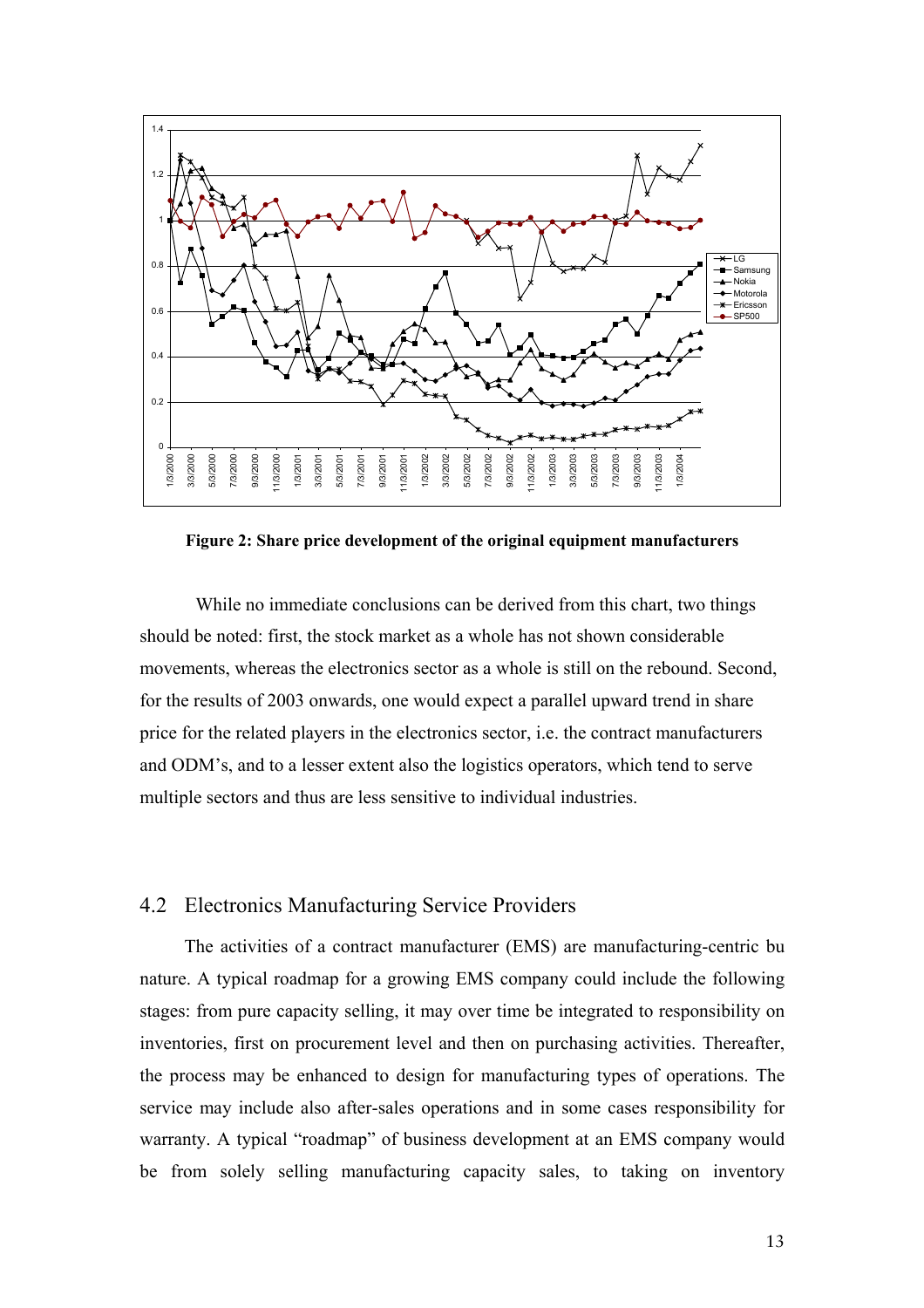responsibility and procurement, involvement in the sourcing decisions, consulting services for Design for Manufacturing (DFM), advising manufacturers on supplier selection, and providing after-sales services.

As the revenue development of EMS companies is closely correlated to the global consumer electronics consumption, their annual sales changes can be quite drastic. For example, in one-year period (1999-2000) the total revenue of the 100 largest EMS companies nearly doubled, but the industry was affected by global recession in 2001-2002, when sales fell by nearly 20%. The recent market volatility sparked a merger wave in 2000 and 2001, when 14 mergers among the 50 largest companies were observed (Solakivi and Hilmola 2004).

The EMS sector is skewed towards large players, the five largest of which account for half the total revenue of the EMS industry (c. 38 billion euros in 2002, Electronic Business Magazine, 2003b). Currently Flextronics is the largest EMS company with annual revenues of 10.9 billion euros, followed by Solectron (9 billion euros) and Sanmina-SCI (8.5 billion euros). Celestica (5.5 billion euros) and Jabil Circuit (3.9 billion euros) follow these three top companies. As shown in Figure 6, only Sanmina-SCI and Flextronics have been able to show high growth track since base year. However, in recent years the source of growth has been mergers and acquisitions rather than organic growth.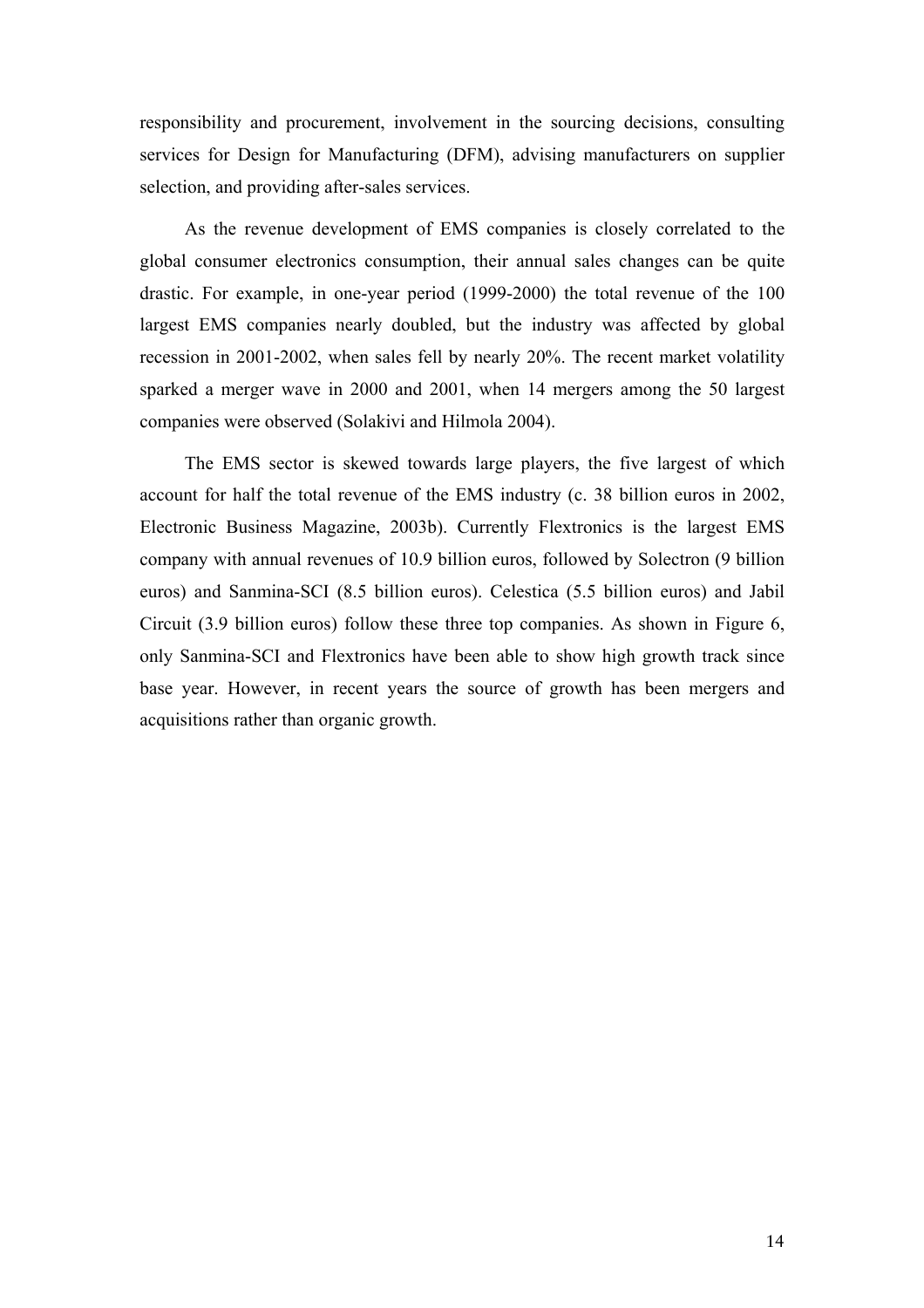

**Figure 3. Relative development of revenue at selected contract manufacturers (base period =1; source: proprietary information).** 

According to the analyses by Solakivi et al. (2004) and Helo (2001), the largest EMS companies account for considerable inventories in their assets, and common inventory turns are around 5 to 10. Labour productivity has been steadily increased in five-year observation period, and currently top companies turn over \$200-400,0000 per employee. Gross profit margins are generally low in comparison to other players in the electronics indusrty, i.e. a few percent of total revenue, yet as the total assets are considerably lower than at OEM level, the industry is able to show high ROI ratios in growth periods.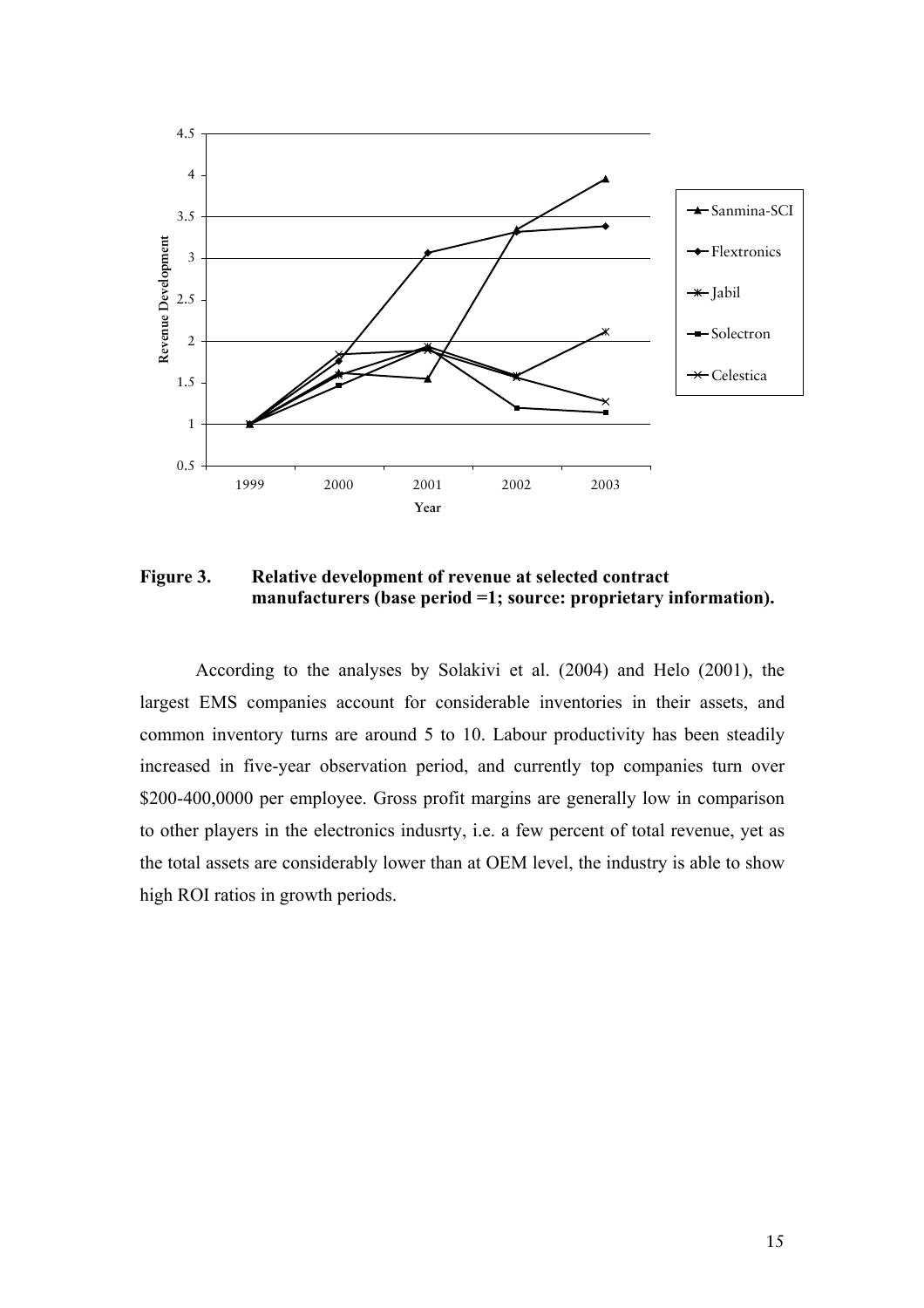

**Figure 4. Relative share price development of selected contract manufacturers (base period = 1; source: proprietary information).** 

Following the high-growth years of the late 1990's, share price development of the five most important EMS companies has been poor (see Figure 7). During March 2004, only Jabil was near to level of at the base period of January 2000. The common perception that Sanmina-SCI and Flextronics would be able have to hedge their sales development with M&A activity did not materialise, as their market valuation still lacks significantly behind base period. Worst performing from all of these companies has been Solectron, which is producing consumer electronics, inter alia, for Sony.

#### 4.3 Third Party Logistics Providers

Third party logistics companies such as TPG logistics, UPS Supply Chain Solutions, Exel, Tibbett and Britten, and Wincanton offer whole range of distribution related solutions for many high tech companies. However, it should be stressed that their customer base is highly diversified, including companies from food and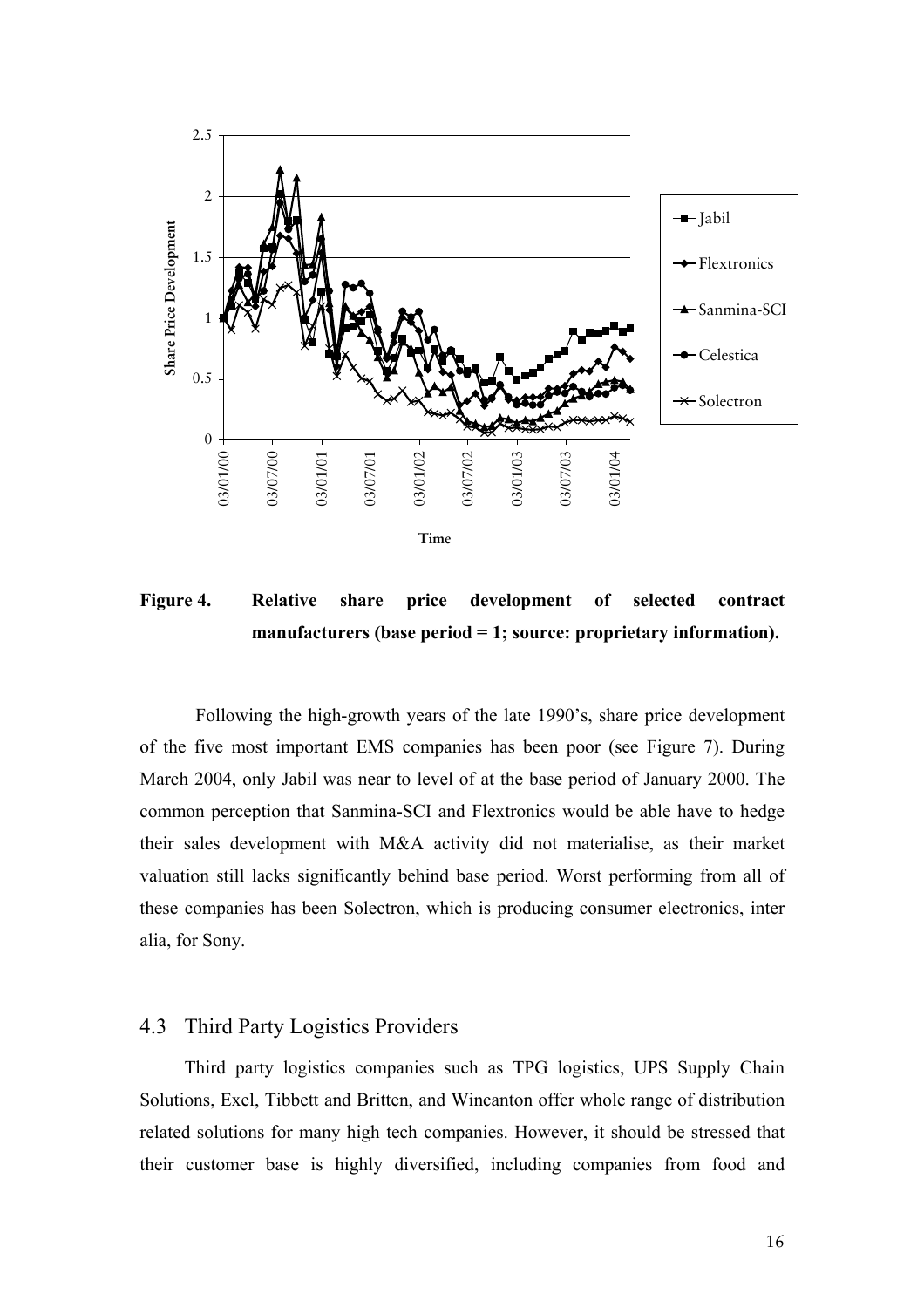beverage sales to car manufacturing. Examples of TPL operations usually include building a network of distribution services, outsourcing assembly operations and running spare-part service. For example, UPS has built the supply chain operations for Cisco in Europe. The actual operations executed include cross-docking, fulfilment and customer clearance, with the key processes and services of transportation, warehousing, packing, assembly, as well as after-sales services such as product returns and recycling.

Due to the diversity of the customer base it is rather challenging to name the most important third party logistics operators in the electronics sectors, which is further compounded by the fact that many operators are integrated into large conglomerates (like DHL into Deutsche Post, Schenker into Stinnes Logistics, UPS Supply Chain Solutions into UPS, and TNT and TPG logistics into Royal TPG Post, The Netherlands). An ongoing trend is that these larger entities are aggressively seeking mergers and acquisitions to enhance their geographical coverage and efficiency. It should also be stressed that some of the third party operators extensively outsource transportation operations themselves, and investments in physical assets can be relatively low. It is also common for logistical companies to have their roots in the shipping operations, and they have thereafter enlarged operations including warehousing and road transportation (e.g. DFDS and Maersk). Interestingly, in Asia the trend seems to be opposite. For example, most logistics service providers in Singapore seem to have their roots in warehousing operations, and only thereafter included transportation services into their portfolio.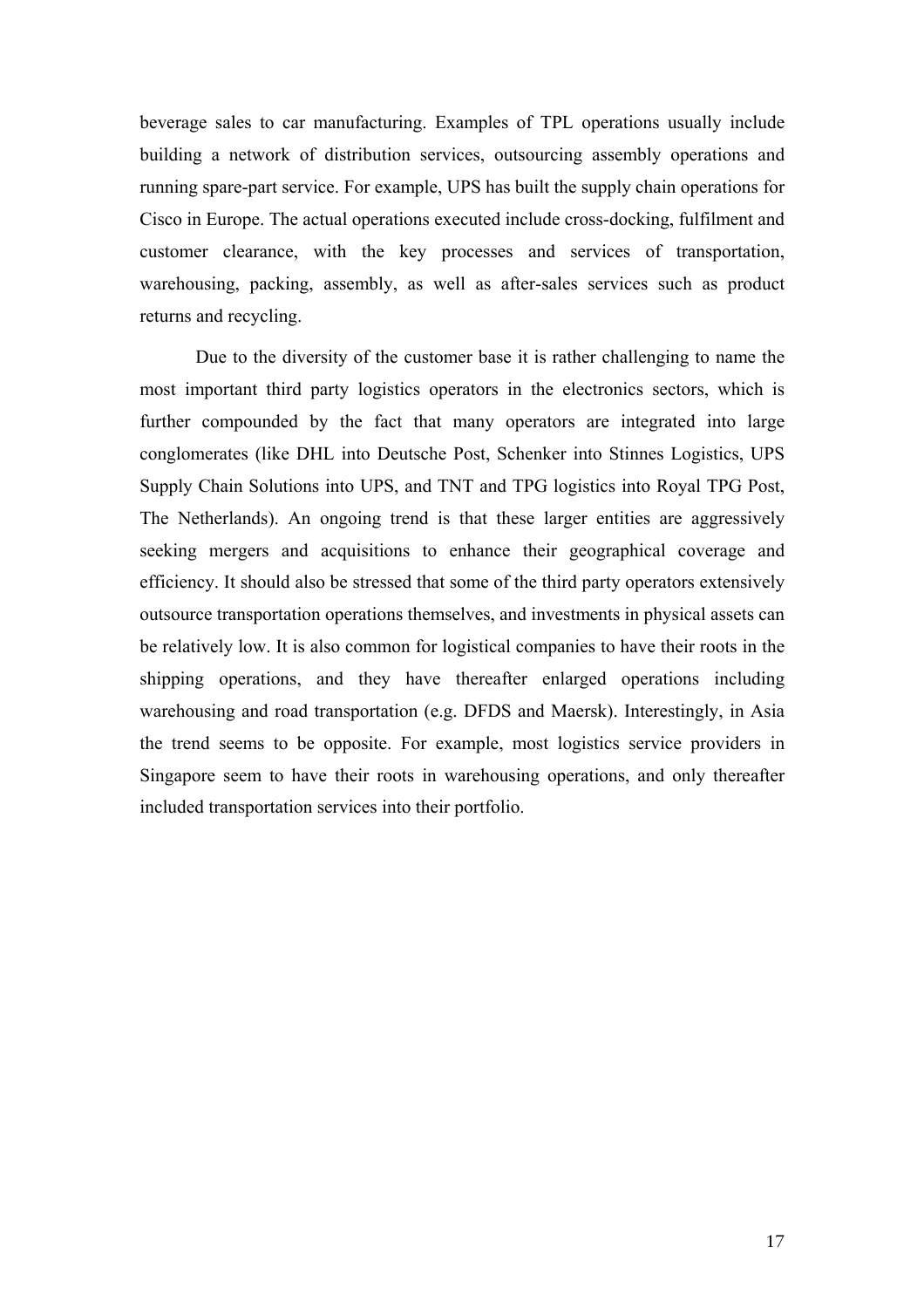

**Figure 5. Relative revenue development of selected third party logistics operators. (base period =1; Source: proprietary information).** 

The revenue development of selected five TPL operators has shown steadily increased development (Figure 4). It could be concluded that all the others than TPG Logistics and Wincanton (reflecting their revenue increase of 2003) have faced relatively conservative revenue increase (the figures for UPS include those for the whole corporation). Despite the aggressive growth shown by TPG Logistics, which achieved a revenue of 3.74 billion euros in 2003, it is still nearly 50 % smaller than Exel with a revenue of 7.49 billion euros in 2003. Both Tibbett and Britten (revenue of 2.45 billion in 2003) and Wincanton (revenue of 1.5 billion in 2003) are far smaller players in the field.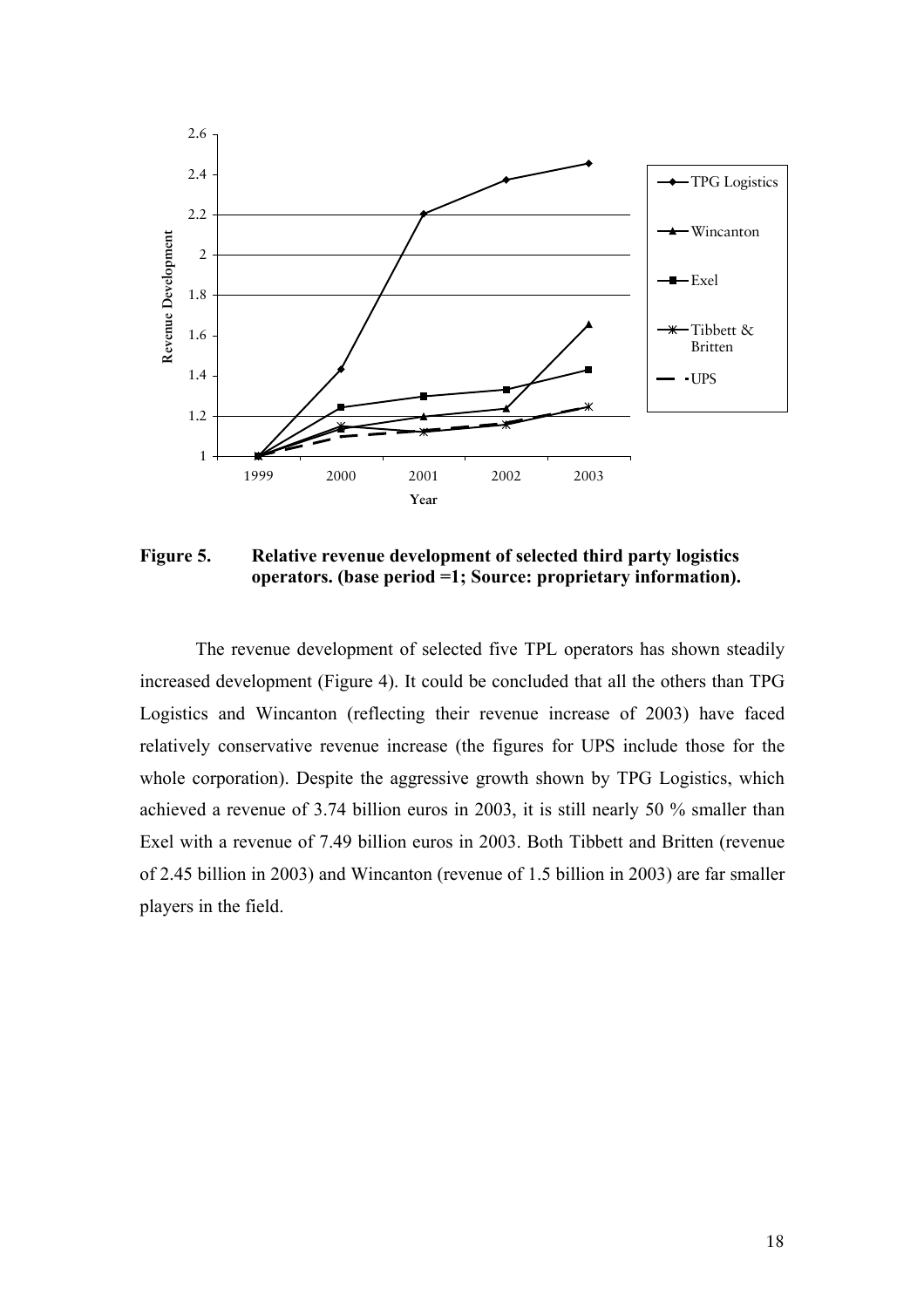

**Figure 6. Share price development of selected third party logistics operators. (base period = 1; Source: proprietary information ).**

As the revenue development of TPL companies has steadily increased, the market valuation of these companies has shown similar trend. As could be noticed from Figure 5, Exel and Tibbett and Britten have lost 30-40 percent from their market valuation in four years time; this only shows how critical revenue growth is for this industry. The market valuation of TPG logistics cover the whole of TPG, and its development is rather similar to the two lowest performing companies. However, it should be stressed out that two highest performing companies have only been able to constantly improve their market valuation in the longer term. Thus, currently Wincanton and UPS have only 20 percent higher valuation than in the early parts of year 2000.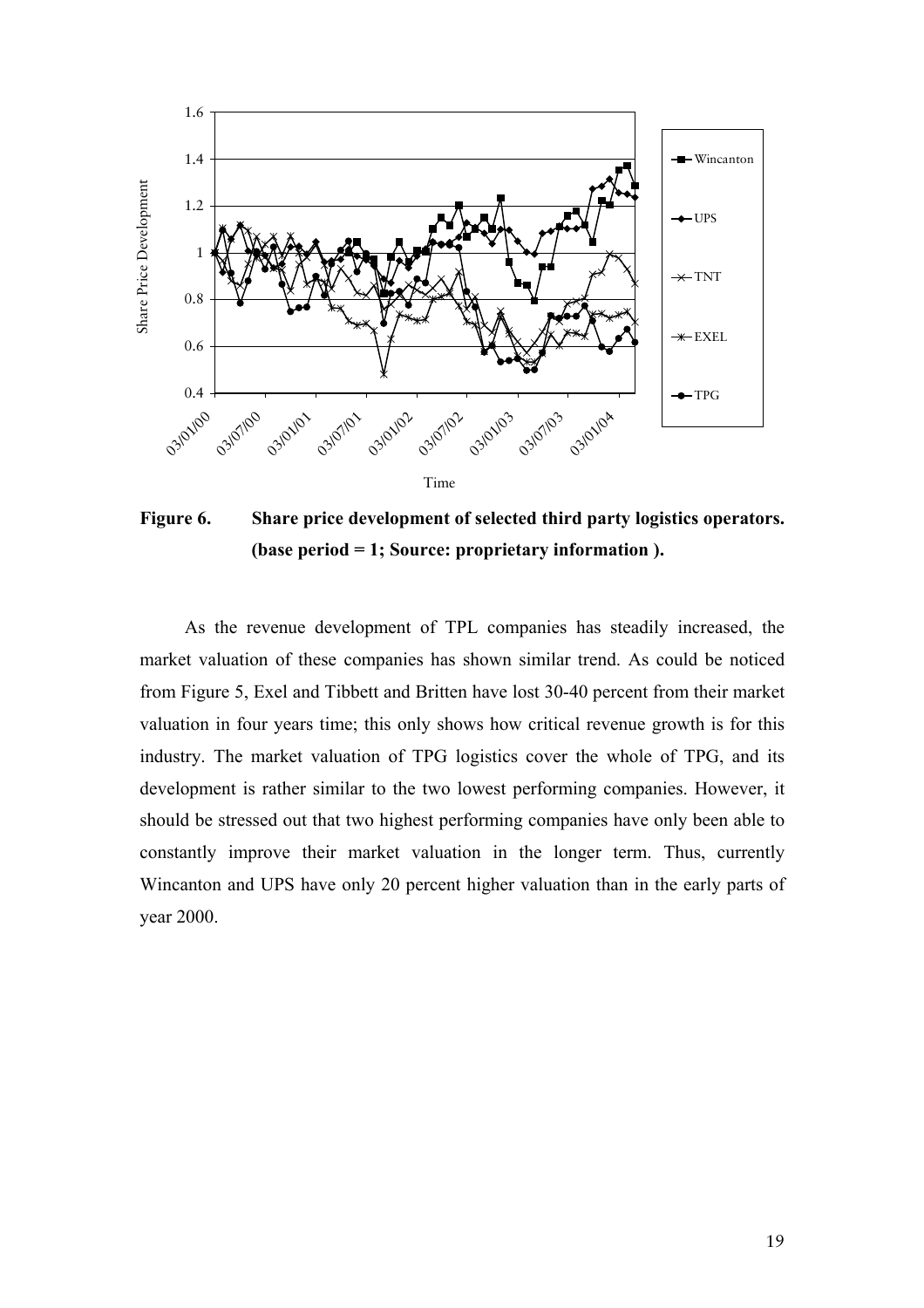### 4.4 Original Design Manufacturers

ODM companies are similar to EMS companies in their strategic intent. Geared at manufacturing consumer electronics and traditionally located in Asia, companies such as Arima, Inventec, Wistron, Compal Electronics, BenQ, and Foxconn are producing laptop computers and mobile phones. Manufacturing operations are largely located in China, and so far many ODMs do not have the global presence that EMS companies enjoy. ODM companies have developed a core competence in design engineering, and are thus generally more specialised than EMS companies. Often fairly modular product platforms and designs are used that can "recycled" from one product to another, i.e. show a high carry-over of components and modules. ODM companies are vertically integrated and can offer both manufacturing of complete products, as well as components, such as enclosures, plastics, and cables (Coker 2004). The business model of the ODM is based on licensing technology and intellectual property, as well as the thrust towards establishing their own brands for consumer products. So far, the revenue gathered from these independent brand operations is a minor part of their overall revenue, yet it has created a noticeable pressure on OEMs. OEMs use these design services in various ways: in mobile phone business, Motorola for example extensively outsources design from Compal and BenQ (Economist 2004; Pick 2004), while Sony Ericsson uses Arima's ODM services. Siemens uses ODMs for some projects, and Nokia has not been using ODMs until 2004. Overall though the ODM segment still represent a small fraction of the market. One of the leading mobile phone ODMs, Cellon, announced its achievement of a cumulative mobile phone production of 14 million units in 2004, which compares to an annual world production of 500 million handsets.

From a financial point of view, the publicly listed companies have performed well in the period analysed (see Figure 7), although, as the five-year development reveals, revenues fluctuate quite strongly. In the recent years Compal, BenQ and Inventec have shown positive developments. Arima on the other hand shows the volatility of the market, as total sales halved from one year to the next in 2000 and 2001. Despite the fact that the ODM business model is still developing, the total sales of these companies amounted to nearly 11 billion euros in 2003 (Compal had the highest revenue, above €4bn). Because of intellectual property nature of business, the companies are investing approximately 1.5% per year into their R&D efforts. The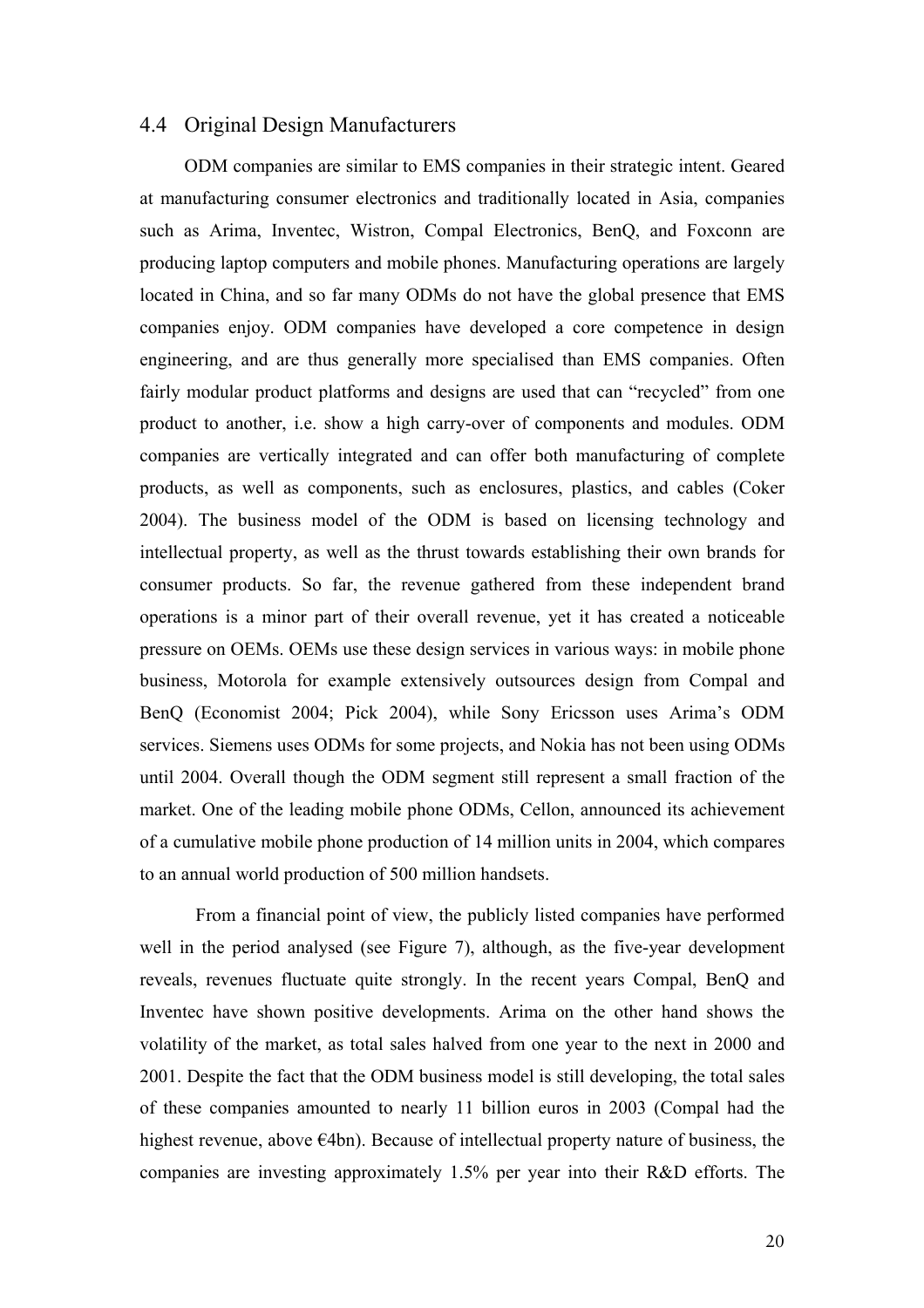gross profit levels are 5 - 12%, albeit unstable due to sales fluctuation. Inventory turns vary between 6 and 15.



**Figure 7. Relative revenue development of selected ODM companies (base period =1; source: proprietary information).** 

Compal and Arima (despite the high fluctuation in sales) have been able to create shareholder value with their business models; Compal's share price has increased strongly, in March 2003 it was valued 40 times higher than in the year 2000, while Arima enjoys "only" 3.5 times higher level compared to the base year. However, the other two titles are lower performing stocks, yet even Inventec and Winstron have generally been able to show positive development in recent years too.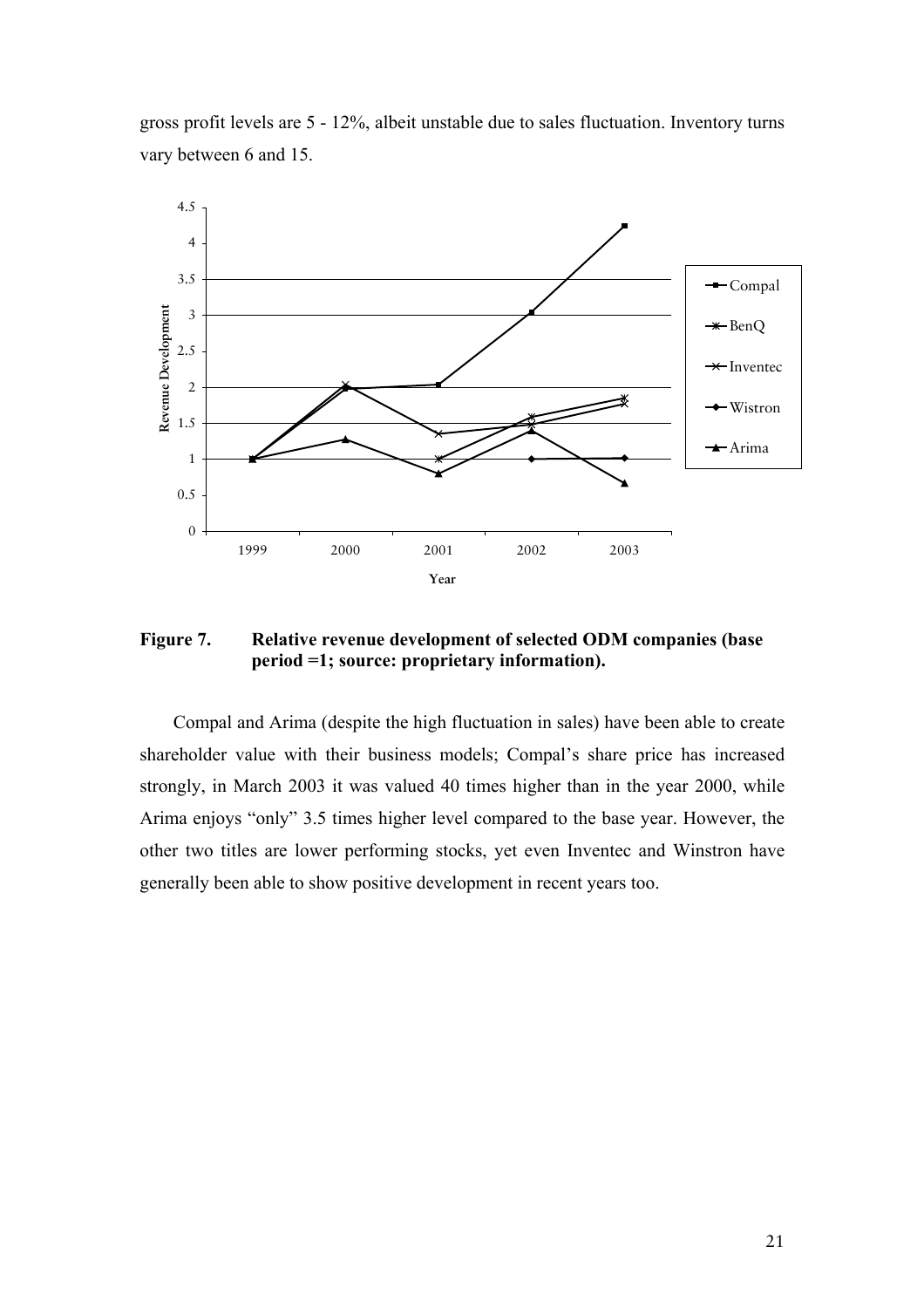

**Figure 8. Relative share price development of selected ODM companies (base period = 1; source: proprietary information). Please note the logarithmic scale.**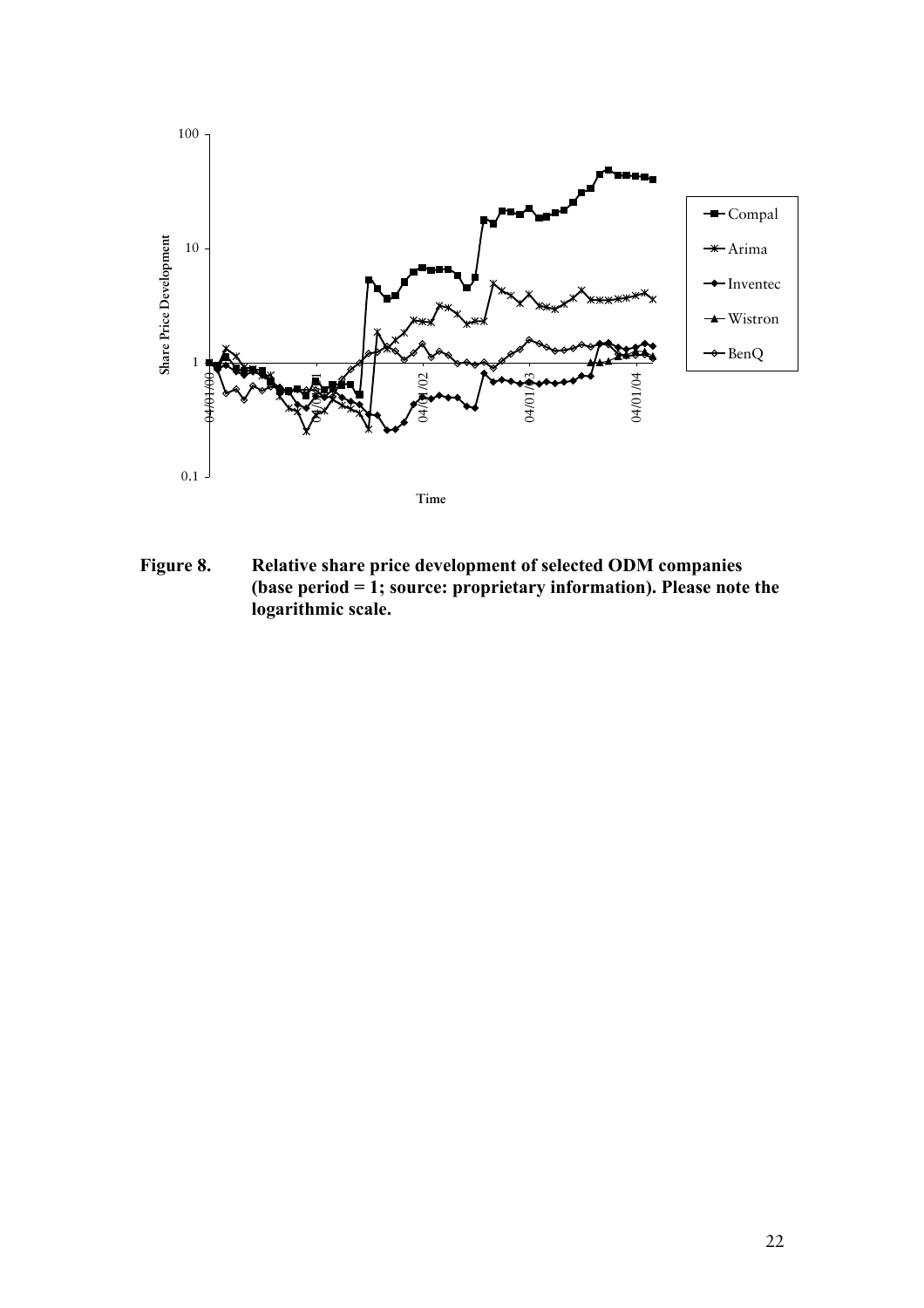## 5 Harnessing the Dynamics of Outsourcing

#### 5.1 The Outsourcing Dynamics in the Electronics Industry

Overall our analyses of the relative revenue and share price developments of the major contract manufacturers, logistics operators and ODM companies show, (1), that the ODM segment has been growing in a very similar fashion as the EMS sector, and (2), that ODM's have experienced a counter-cyclical share price increase, despite a general slow rebound of the shares of both large established manufacturers and contract manufacturers. More interestingly, this share price evolution cannot be explained by the revenue growth alone, and according to our interviews, relates to a much larger extent on the market potential of these companies. EMS companies are increasingly experiencing competition from emerging ODM's, and albeit still small, recent takeovers by BenQ (Siemens mobile phones) and Levono (IBM laptops) also point towards a clear ambition of ODM's to enter the 'branded' space in the market.

As a result, contract manufacturers are increasingly forced to merge and acquire in order to sustain sales levels, while ODM companies on the other have been largely able to create organic growth and establish their position in electronics industry.

Across our interviews with industry executives, there was little doubt that the ODM business model will continue to grow in the future, being driven by a general need at OEM level to meet the increasing demands for novel products at short intervals. On the other hand, the revenue development over the five years has also shown that the ODM segment is still minor part of the overall electronics contract manufacturing sector, and not exclusively growing at the expense of the EMS market share. Comparing the profitability of EMS and ODM sectors however, the situation is very different. EMS companies enjoy revenue stream of their manufacturing contracts with the OEM's, while ODM's rely on profits generated from their early life cycle services. If one linearly extrapolates the revenue data for the last three years however, the EMS sales revenue will decline by 8%, whereas the ODM industry is likely to increase revenue by more than 90%.

The ODM business model has a further interesting connection to supply chain issues, since early life cycle purchasing, inventory management and manufacturing are part of their portfolio, which are out of reach of contract manufacturers and also third party logistics operators. This new situation creates pressures for contract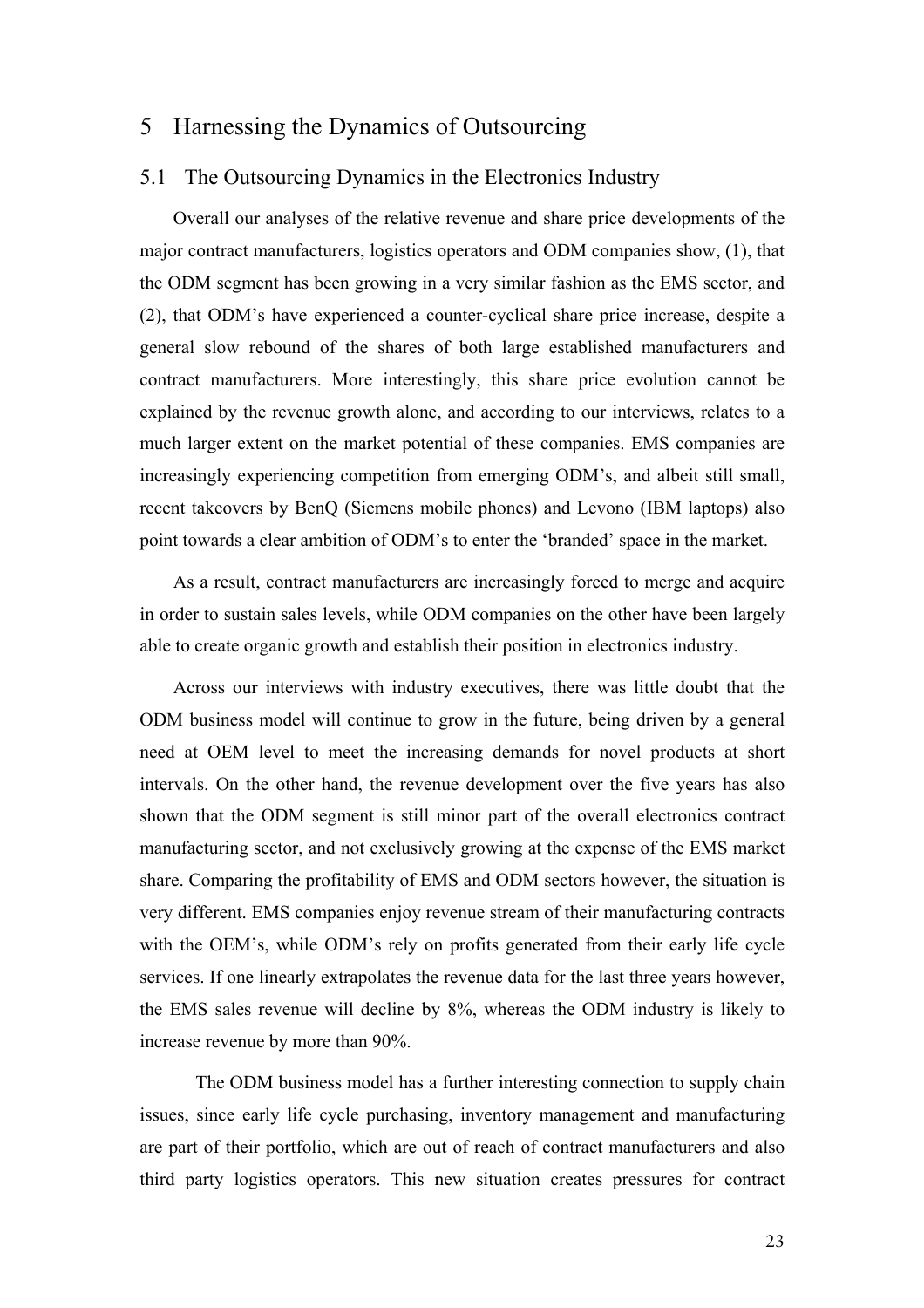manufacturing, and the growth of the sector is a main concern to EMS companies: Will ODMs and TPLs take their business from two different sides of value chain?

#### 5.2 Towards an Integrated Framework

The outsourcing decision is a strategic one that manufacturers have to take in relation to industry and market developments. In the electronics industry, decreasing product life cycles and increasing demand for diversity put significant pressure on the resources of manufacturers like Nokia, and drive the various degrees of outsourcing. Overall, the key advantages and disadvantages to the manufacturer that need to be considered are:

| <b>Outsourcing to:</b> | <b>Advantages</b>                                                                                                             | <b>Disadvantages</b>                                                                                                              |  |  |
|------------------------|-------------------------------------------------------------------------------------------------------------------------------|-----------------------------------------------------------------------------------------------------------------------------------|--|--|
| <b>ODM</b>             | Increasing product range<br>٠<br>Responsiveness to shifts in demand<br>٠<br>Reduced investment in product<br>٠<br>development | Loss of design capabilities<br>٠<br>Direct competition with ODM<br>٠                                                              |  |  |
| <b>EMS</b>             | Volume Flexibility<br>٠<br>Global presence<br>٠<br>Reduced<br>investment<br>in<br>manufacturing structure                     | Reduced learning opportunity<br>٠<br>the design-manufacturing<br>at<br>interface<br>Increasing dependence on EMS<br>٠<br>services |  |  |
| TPL.                   | Ability<br>configure<br>local<br>٠<br>to<br>to<br>customer needs<br>Reduces investment in distribution<br>٠<br>infrastructure | Loss of control of the customer<br>interface                                                                                      |  |  |

**Table 3: Key advantages and disadvantages of outsourcing** 

Understanding the strategic and financial decisions resulting from the outsourcing decision is however not quite as straightforward, as such a static list of advantages and disadvantages would make one believe. In order to describe the dynamics of outsourcing, we have developed a soft systems model that explains the causal loops that centre around the generic outsourcing decision. Individual industries may well have slightly different dynamics, however we do believe that the key forces are pictured.

 The outsourcing decision is initially driven by environmental uncertainty, generally arising from uncertain demand (both in terms of volume and product range),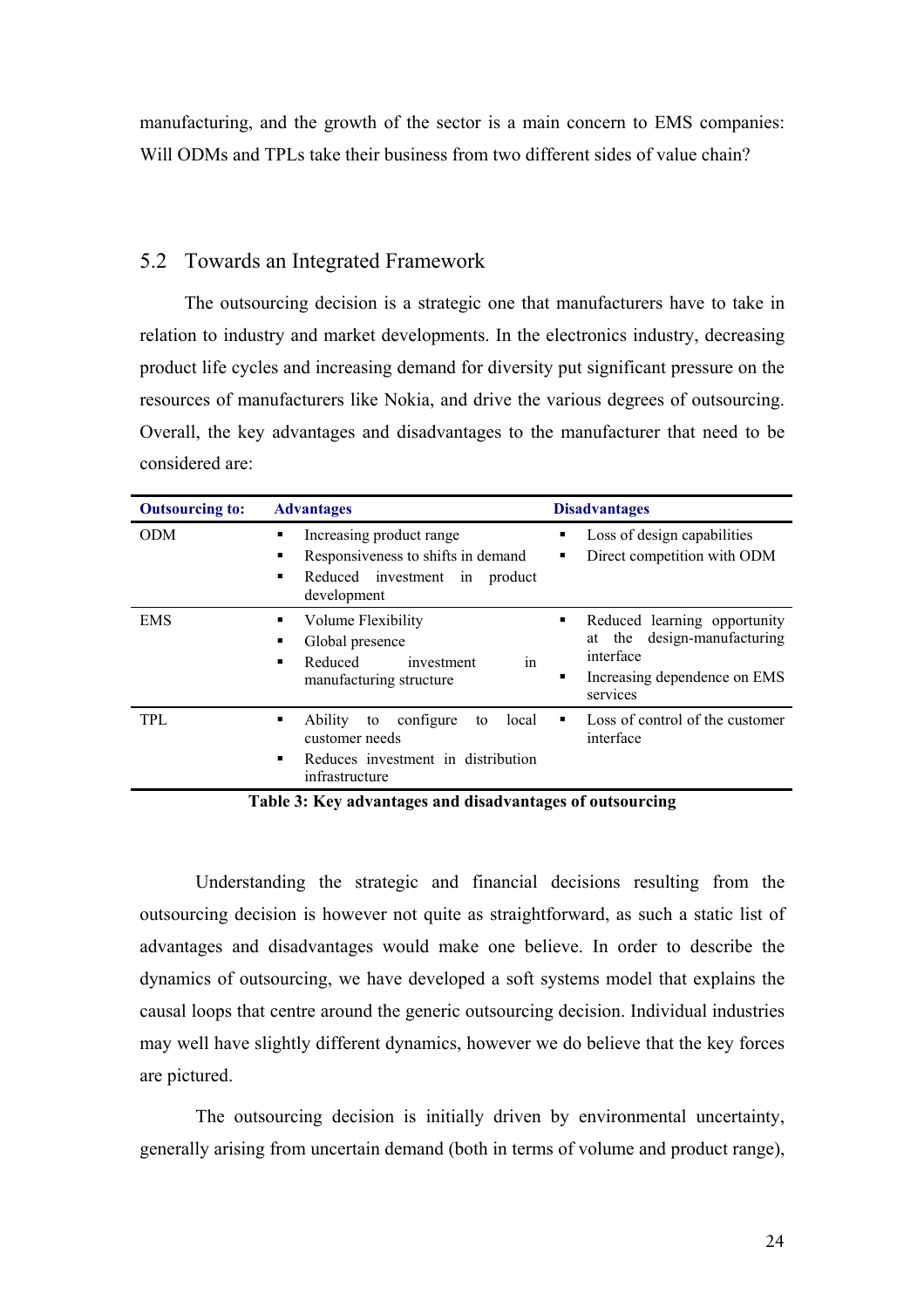as well uncertain geographical distribution. Key questions here will be: What product range does the customer demand? How will demand spread across the key markets?

 In the light of these uncertainties, which induce risk, the OEM will have to three take strategic decisions to manage this risk. The first one regarding the outsourcing of their design (to ODM), of their manufacturing (to EMS), and of their distribution (to TPL). These choices will have two main effects – in the short term, they will negatively impact (i.e. reduce) on the operating expenses, or in other words, provide the envisaged cost reduction. Outsourcing also frees up capital, thus positively assists future growth, as the investment can be made into strategic projects, rather than into building infrastructures and the like. Also, investment in general poses a risk, and one that can be mitigated with increased outsourcing.

The overall caveat of course comes with the potential of generating future competition by outsourcing to companies with the potential of becoming direct future competitors. In the short term, this will not be an issue, yet beyond operational outsourcing of manufacturing and logistics, the decisions whether to outsource design or buy ready-made designs, needs to take this element into account. Here, a critical difference exists between outsourcing to EMS and TPL operators, as here the negative strategic implications are limited learning by not manufacturing in-house, and potentially a loss of control of the customer interface by outsourcing distribution. Only in the case of design outsourcing however is there a direct, time-lagged conflict between growth potential and future competition, as illustrated below. Eventually though, all outsourcing decisions impact on three elements: investments, risks, and ultimately, on the overall profitability and therefore share-holder value.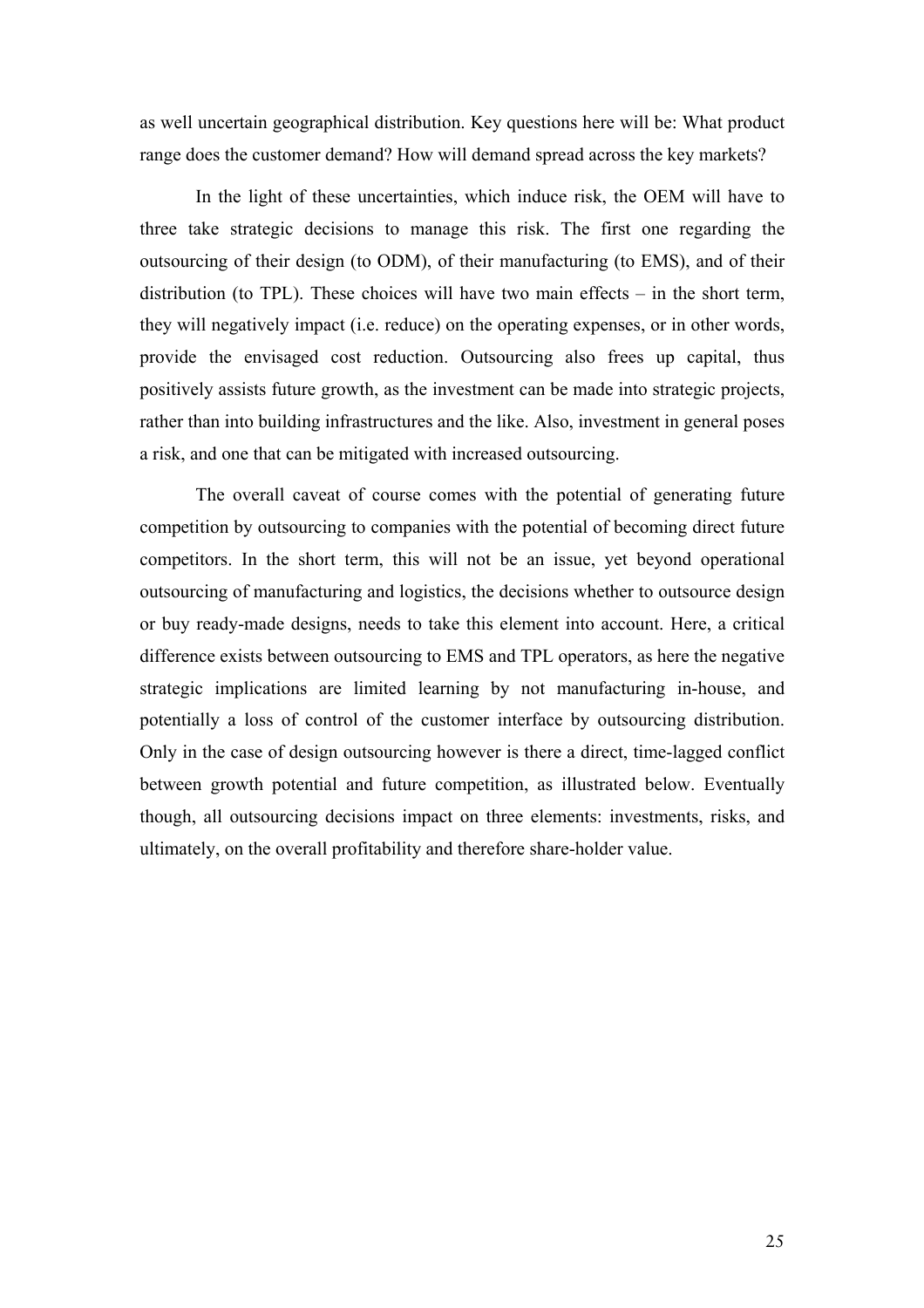

**Figure 8: A Soft Systems Model of the Outsourcing Decision** 

Although derived from our research in the electronics industry, we believe that this framework can be equally applied to other sectors. The electronics industry is special in as far as it features a wide range of design houses, contract manufacturers, OEM, and independent logistics companies and thus provides a fruitful arena for out study. In sectors like automotive however, despite increasing outsourcing of responsibility for modules and systems to suppliers, there are few low-scale examples so far where suppliers assemble entire vehicles. Our results should hence be considered as a reference point when analysing similar patterns in other industries.

### 5.3 Conclusion

In this paper we have provided an overview of the motives and dynamics behind the outsourcing trend in the electronics industry. We have shown that the advent of the "original design manufacturer" (ODM), as a fairly recent phenomenon in the supply chain, has considerably changed the dynamics of competition. Our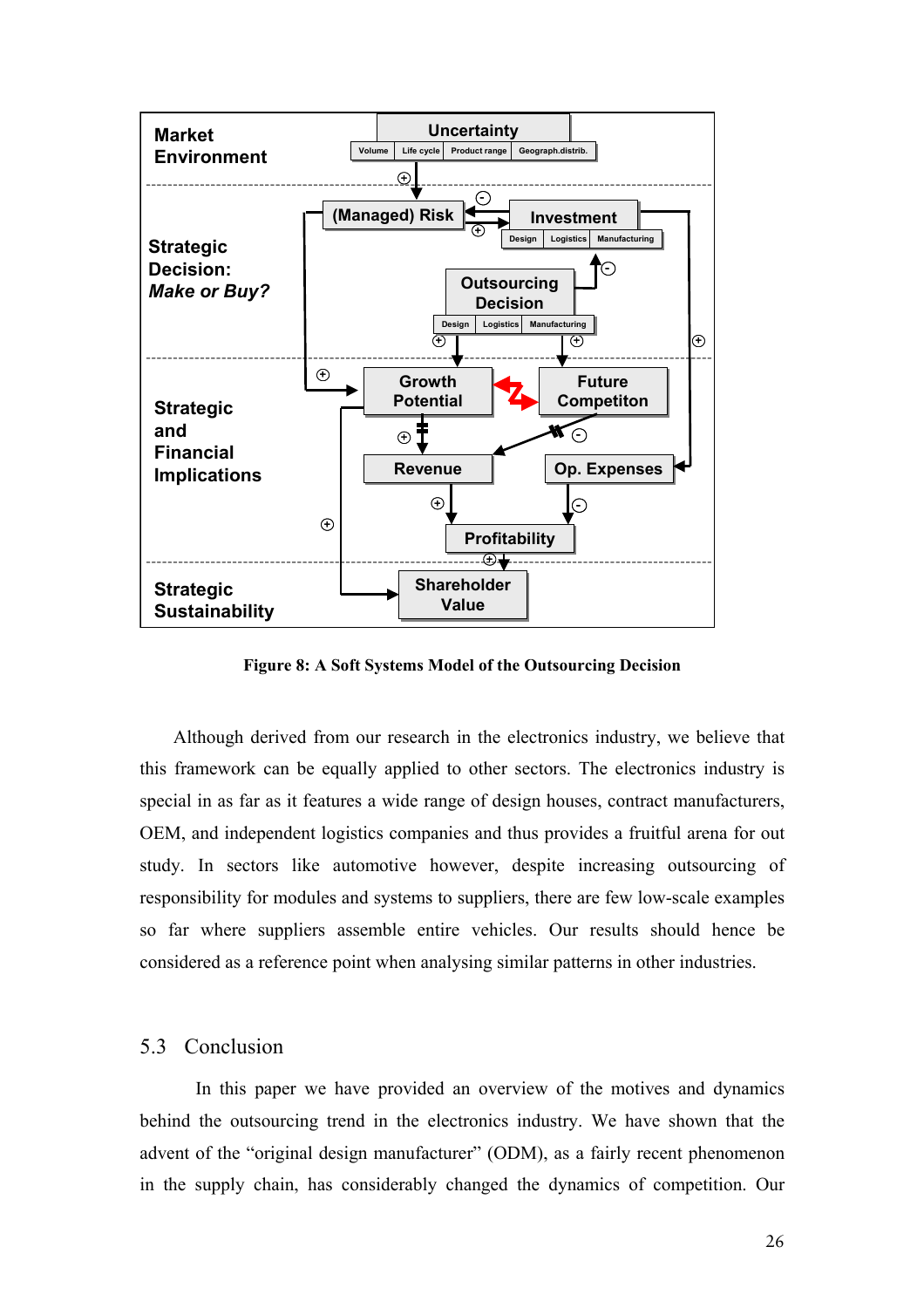analysis suggests that mainly contract manufacturing companies have lost out in this development, and the widely diversified logistics operators have been much less affected by this development. However, in this paper we also argue that these logistics operators will not be entirely unaffected due to their increasing desire to expand their operations into manufacturing, i.e. phone assembly or late configuration of phones.

Our analysis suggests that ODM's are indeed shaping future competition in the supply chain, a fact further amplified by the fact that product development resources and capabilities are an increasingly critical element of competition in this high-clockspeed sector. It is evident that the traditional contract manufacturing and third-party logistics business models will exist in the future, but their operations are likely to be increasingly affected by the growth of ODM's. Large EMS companies are already reacting to this trend by acquiring design capabilities: for example, Sanmina-SCI acquired 2003 Newisys (Sanmina-SCI, 2003), a computer design company; in the same year Flextronics acquired Microcell, a Finland-based ODM; and Elcoteq announced a partnership with Cellon in 2003, a mobile phone design house.

While we believe that the current levels and forms of outsourcing will sustain for the near future, we argue that the key to understanding the future developments will be the product architecture of the product (Fine and Whitney, 1996; Ulrich 1995). The product architecture holds one key towards future manufacturing and design operations. A modular, platform-based design (as increasingly common in mobile phones) has been the nemesis of IBM in the computer industry (which was sold off to a contract manufacturer in 2004), and is equally likely to affect the mobile phone sector. Furthermore, most of the current product functionality of mobile phones is being implemented with software. Maintaining leading user interface design and software structure in all different user sectors, business users, high-end phones, lowend phones, may be too expensive for even the largest OEMs, and it will be seen whether the mobile phone industry will follow the computer industry, where software development has been separated from electronics design. Future research on outsourcing decisions should therefore also consider the linkage between a changing product architecture and the supply chain strategy adopted, as we believe that in conjunction one can explain the rapidly evolving future dynamics of competition in the electronics industry.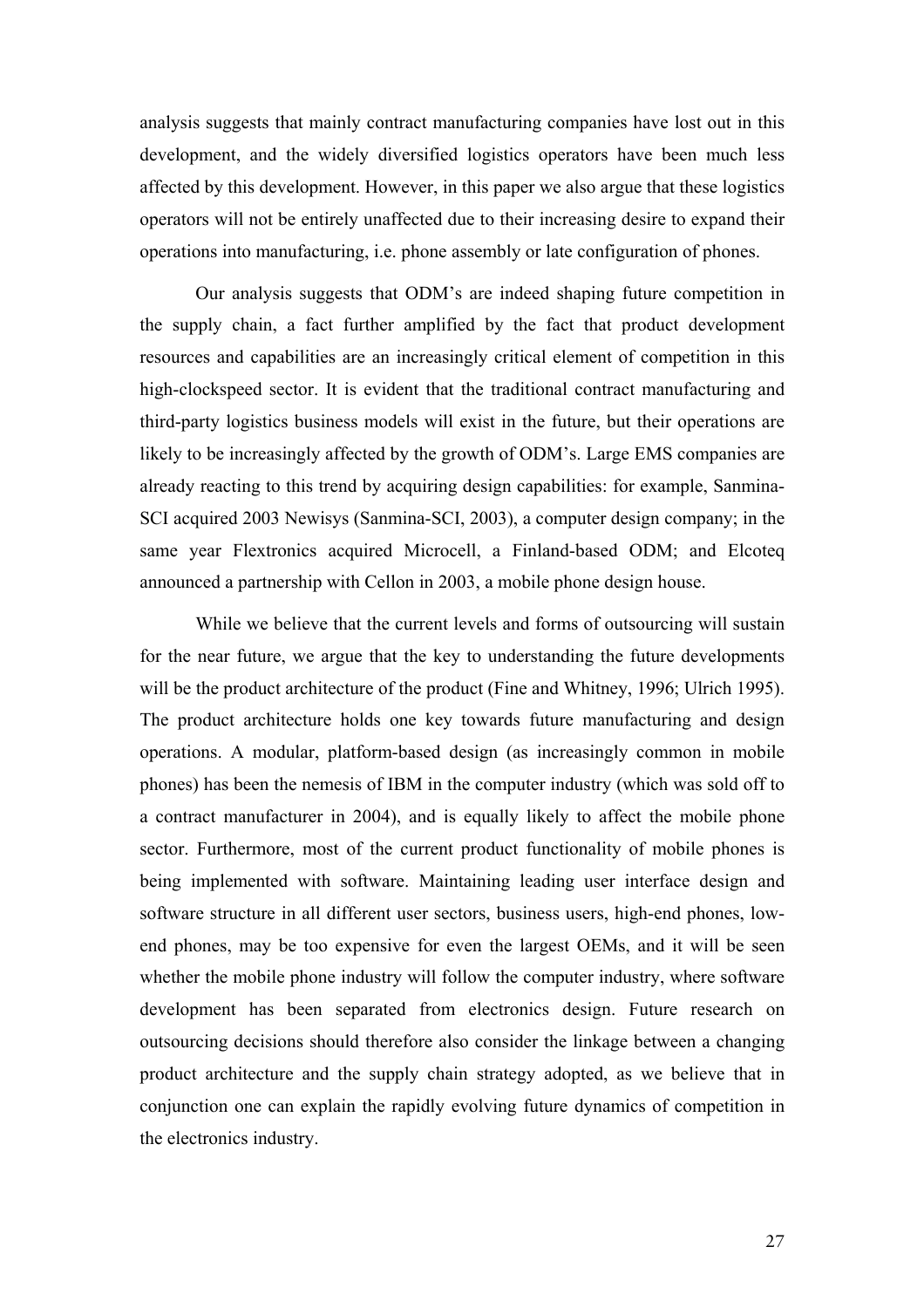#### **Acknowledgements**

We are very grateful to Professor Daniel Sheu of the National Tsing Hua University, Taiwan, for his kind support of with our research concerning the Taiwanese manufacturers, as well as Dr. Hongze Ma of the Turku School of Economics and Business Administration, Finland, for the help with the Chinese translations. The research was kindly supported by the Cambridge-MIT Institute's Centre for Competitiveness and Innovation.

#### **References**

- Abernathy, William J. and Kenneth Wayne (1974). Limits of the learning curve. *Harvard Business Review*, 52:5, 109-119.
- Ackere, Ann Van, Erik Reimer Larsen and John D.W. Morecroft (1993). Systems thinking and business process redesign: an application to the beer game. *European Management Journal*, 11:4, pp. 412-423.
- Adler, Paul S. and Kim B. Clark (1991). Behind the learning curve: a sketch of the learning process. *Management Science*, 37:3, 265-281.
- Agrell, Per J., Robert Lindroth and Andreas Norrman (2004). Risk, information and incentives in telecom supply chains. *International Journal of Production Economics*, 90:1, pp. 1-16.
- Berglund, Magnus, Peter van Laarhoven, Graham Sharman and Sten Wandel (1999). Third party logistics: Is there a future? *International Journal of Logistics Management*, 10:1, pp. 59-70.
- Berry, D., D.R Towill and N. Wadsley (1994). Supply Chain Management in the Electronics Products Industry. *International Journal of Physical Distribution and Logistics Management*, 24:10, pp. 20-32.
- Bowersox, Donald J. (1990). The strategic benefits of logistics alliances. *Harvard Business Review*, 68:4, pp. 36-42.
- Boston Consulting Group (1970). *Perspectives on Experience.* 2nd printing. USA: The Boston Consulting Group.
- Cachon, Gérard P., and Harker, Patrick T (2002) "Competition and Outsourcing with Scale Economies" Management Science, 48:10, pp.1314-1334.
- Christensen, Clayton M. (2000). *The Innovators Dilemma.* Harper Publishers, New York.
- Christensen, Clayton M. and Richard Rosenbloom (1995). Explaining the attacker's advantage: technological paradigms, organizational dynamics, and the value network. *Research Policy* 24:2, pp. 233-257.
- Christopher, Martin (1992). *Logistics and Supply Chain Management*. London, Financial Times Prentice Hall.

Coker, Bill (2004). The ODM Threats to EMS. *Circuits Assembly*, February.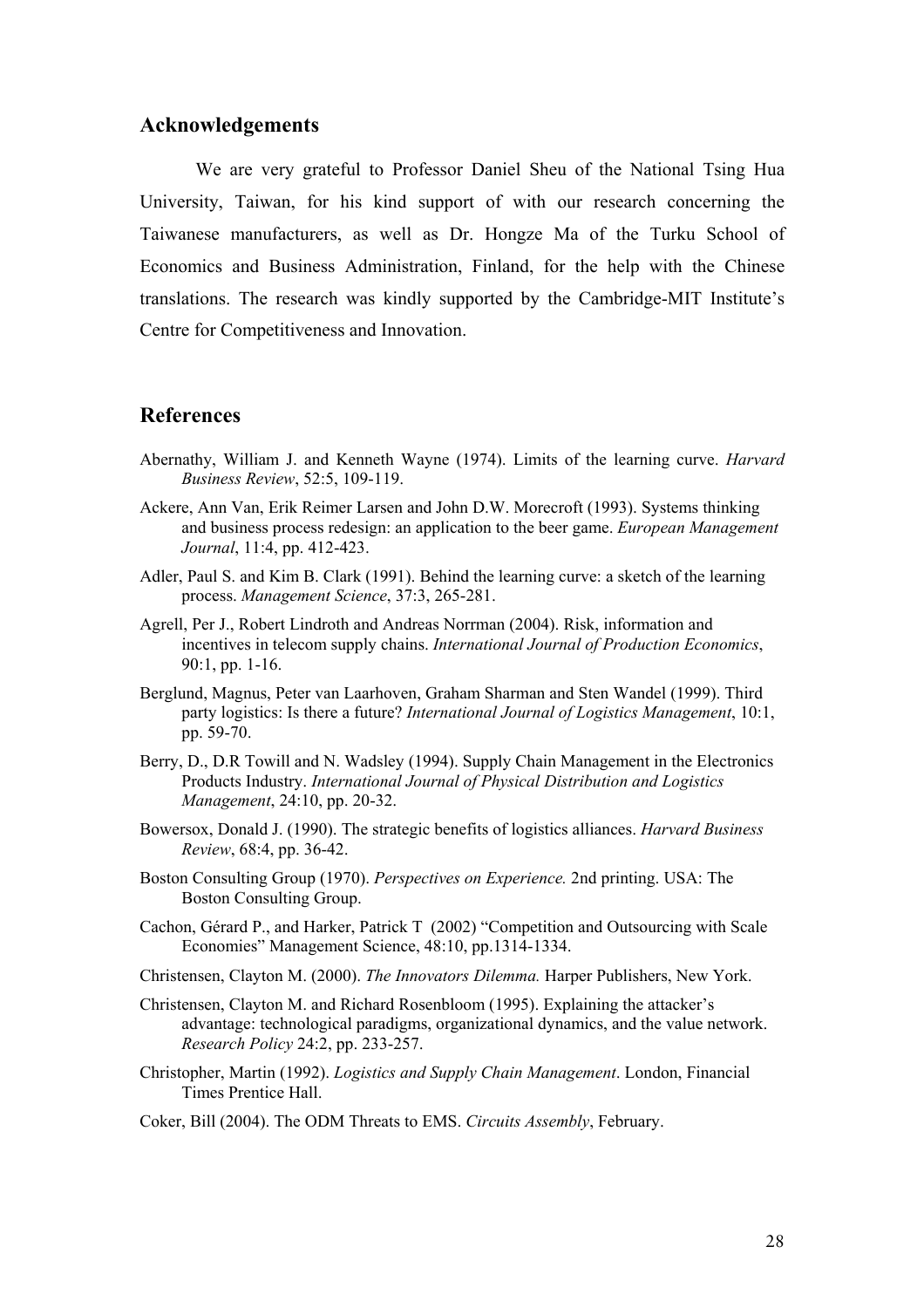- Cooper, M. C. and Ellram, L. (1993). Characteristics of SCM and the Implications for Purchasing and Logistics Strategy. *International Journal of Logistics Management,* 4 :2, pp. 13-24.
- Craig, Charles E., and R. Clark Harris (1973). Total productivity measurement at the firm level. Sloan Management Review, 14:3, pp. 13-29.
- Curry, James and Martin Kenney (1999). Beating the clock: Corporate responses to rapid change in the PC industry. *California Management Review*, 42:1, pp. 8-35.
- Davis, Hiram S. (1955). Productivity Accounting. Philadelphia: University of Pennsylvania Press.
- Davis, T. (1993). Effective Supply Chain Management. *Sloan Management Review*, 34:4, pp. 35-46.
- Dennis, Tony (2004). BenQ wins ODM contract from Nokia. *The Inquirer*, http://theinquirer.net/Default.aspx?article=18080, Retrieved in October 2004.
- Dyer, J. H. (1996). Specialized Supplier Networks as a Source of Competitive Advantage: Evidence from the Auto Industry. *Strategic Management Journal* 17:4, pp. 271-291. Economist (2004). Battling for the palm of your hand. *The Economist*, 29<sup>th</sup> of April.
- Electronic Business Magazine (2003a). Electronic Business 300. *Electronic Business,* 29:11.
- Electronic Business (2003b). *Top 100 Contract Manufacturers. Electronic Business,* 29:12.
- Fine, C. H. and Whitney, D. (1996). 'Is the Make-or-Buy Process a Core Competency?' *Working Paper, Center for Technology, Policy, and Industrial Development* Massachusetts Institute of Technology.
- Gianturco, Michael (1995). *The Market that Beats the Market How to Profit in Technology Stocks and Funds.* USA: Little, Brown and Company.
- Prahalad, C. K.; Hamel, Gary (1990). "The Core Competence of the Corporation" *Harvard Business Review*, May/Jun90, Vol. 68 Issue 3, p79-92
- Handfield, Robert B. and Ernest L. Nichols (1999). *Introduction to Supply Chain Management*. USA, New Jersey: Prentice Hall.
- Helo, Petri (2001). *The Dynamics of Agile Manufacturing in the Electronics Industry: a Product Availability Based Approach.* Acta Wasaensia, No. 85, Industrial Management 2 (Doctoral Dissertation). Vaasa: University of Vaasa Publications.
- Helper, S. R. and Sako, M. (1998). Determinants of Trust in Supplier Relations: Evidence from the Automotive Industry in Japan and the United States. *Journal of Economic Behavior and Organization,* 34:3, pp. 387-417.
- Hilmola, Olli-Pekka (2000). Impact of Outsourcing Decisions on Total Productivity. *The 5th Annual International Conference on Industrial Engineering* (Taiwan, R.O.C.).
- Hilmola, Olli-Pekka (2001). *Total Productivity and its Relation to Throughput Accounting A Deductive Single-Case Study of Electronics Contract Manufacturing.* Acta Wasaensia, No. 86, Industrial Management 3 (Doctoral Dissertation). Vaasa: University of Vaasa Publications.
- Hirschmann, Winfred B. (1964). Profit from the learning curve. *Harvard Business Review*, 42:1, 125-139.
- van Hoek, Remko I, Bart Vos and Harry R. Commandeur (1999). Restructuring European supply chains by implementing postponement strategies. *Long Range Planning*, 32:5, pp. 505-518.
- Holweg, Matthias and Frits K. Pil (2001). Successful build-to-order strategies start with the customer. *Sloan Management Review*, 43:1, pp. 74-83.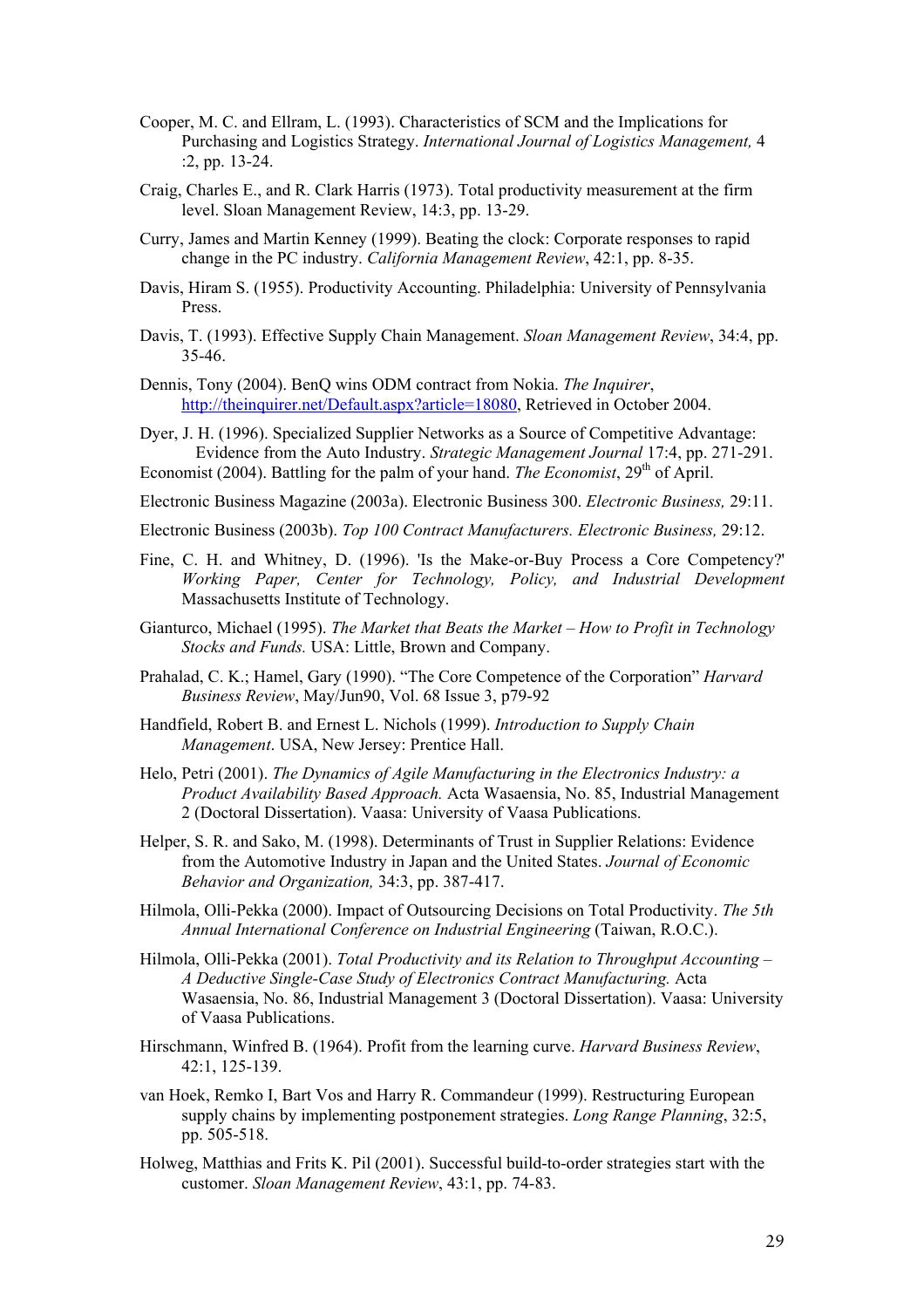- Houlihan, John B. (1985). International supply chain management. *International Journal of Physical Distribution and Materials Management*, 15:1, pp. 22- 38.
- Kozmetsky, G. and P. Yue (1998). Comparative performance of global semiconductor companies. *Omega, International Journal of Management Science*, 26:2, pp. 153-175.
- Lamming, Richard (2000). Japanese supply chain relationships in recession. *Long Range Planning*, 33:6, pp. 757-778.
- Lee, Hau L., V. Padmanabhan and Seungjin Whang (1997). The bullwhip effect in supply chains. *Sloan Management Review*, 38:1, pp. 93-102.
- Lester, Richard K. (1998). *The Productive Edge How U.S. Industries are Pointing the Way to a New Era of Economic Growth?* New York: W. W. Norton and Company.
- Lu, Louis Y.Y., Shiu-Wan Hung and Chyan Yang (2004). Successful factors of the fabless IC industry in Taiwan. *International Journal of Manufacturing Technology and Management*, Vol. 6, No.1/2, pp. 98-111.
- Nicholson, Lawrence; Vakharia, Asoo J.; Selcuk Erenguc, S. (2004) "Outsourcing inventory management decisions in healthcare: Models and application". European Journal of Operational Research, 154:1, pp.271-291.
- Pick, Adam (2004). Mobile phones reshape ODM business. *EMSnow*. 20<sup>th</sup> of September. http://www.emsnow.com/npps/story.cfm?ID=6903, Retrieved 11.12.2004.
- Sanmina-SCI (2003). *Sanmina-SCI to acquire Newisys.* http://www.sanminasci.com/info/pr/2003\_archive/pr07\_17\_03.html, Retrieved 2.6.2004.
- Sauvage, Thierry (2003). The relationship between technology and logistics third-party providers. *International Journal of Physical Distribution and Logistics Management*, 33:3, pp.236-254.
- Saxenian, Anna Lee (1996). *Regional Advantage: Culture and Competition in Silicon Valley and Route 128.* Boston: Harvard University Press.
- Shy, Oz & Rune Stenbacka (2003). Strategic outsourcing, *Journal of Economic Behavior and Organization*, 50:2, pp. 203-225.
- Skjoett-Larsen, Tage (2000). Third party logistics from an interorganizational point of view. *International Journal of Physical Distribution and Logistics Management*, 30:2, pp. 112-127.
- Solakivi, Tomi and Olli-Pekka Hilmola (2004). M&A in electronic contract manufacturing. *Publications of the Turku School of Economics and Business Administration. Forthcoming.*
- Sumanth, David J. (1979). *Productivity Measurement and Evaluation Models for Manufacturing Companies.* Michigan: University Microfilms International.
- Sumanth, David J. (1998). *Total Productivity Management.* Florida: St Lucie Press.
- Triangle Business Journal (2004). Sony Ericsson may pull in manufacturing. http://www.bizjournals.com/triangle/stories/2004/03/29/story4.html?jst=s\_cn\_hl, Retrieved 2.6.2004.
- Ulrich, Karl (1995). The role of product architecture in the manufacturing firm. *Research Policy*, 24:3, pp. 419-440.
- Uzumeri, Mustafa and Susan Sanderson (1995). A framework for model and product family competition. *Research Policy*, 24:4, 583–605.
- Venkatesan, Ravi (1992) "Strategic Outsourcing: to Make or not to Make", *Harvard Business Review*, Vol. 70 Issue 6, p. 98-107